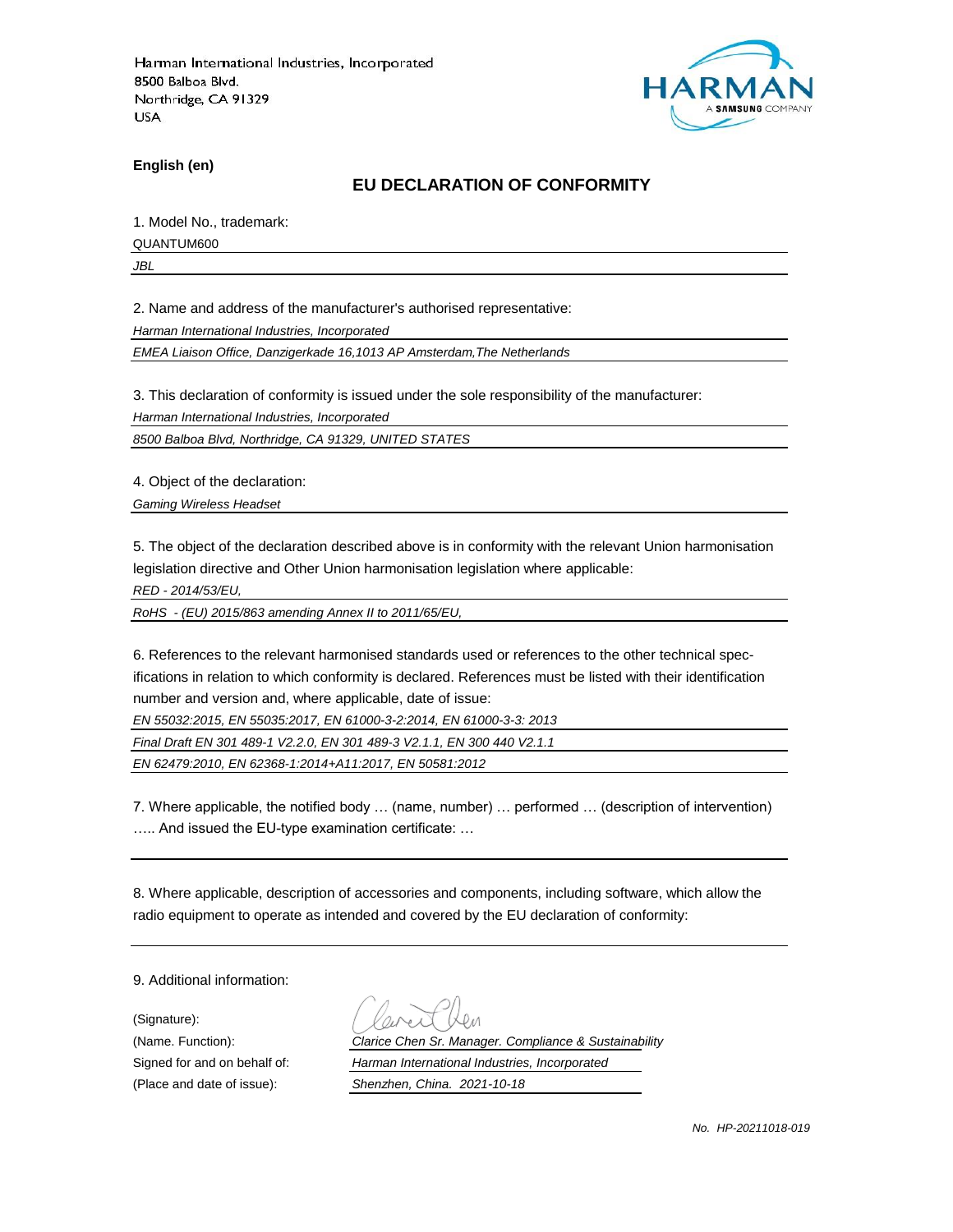

#### **UK DECLARATION OF CONFORMITY**

1. Model No., trademark: *QUANTUM600*

*JBL*

2. Name and address of the manufacturer's authorised representative:

*Harman International Industries, Incorporated*

*Ground Floor, Westside 2, London Road, Apsley, Hemel Hempstead, Hertfordshire, HP3 9TD, United Kingdom.*

3. This declaration of conformity is issued under the sole responsibility of the manufacturer: *Harman International Industries, Incorporated 8500 Balboa Blvd, Northridge, CA 91329, UNITED STATES*

4. Object of the declaration:

*Gaming Wireless Headset*

5. The object of the declaration described above is in conformity with the relevant Union harmonisation legislation directive and Other Union harmonisation legislation where applicable:

*Radio Equipment Regulations 2017*

*The Restriction of the Use of Certain Hazardous Substances in Electrical and Electronic Equipment Regulations 2012*

6. References to the relevant harmonised standards used or references to the other technical specifications in relation to which conformity is declared. References must be listed with their identification number and version and, where applicable, date of issue:

*EN 55032:2015, EN 55035:2017, EN 61000-3-2:2014, EN 61000-3-3: 2013*

*Final Draft EN 301 489-1 V2.2.0, EN 301 489-3 V2.1.1, EN 300 440 V2.1.1 EN 62479:2010, EN 62368-1:2014+A11:2017, EN 50581:2012*

7. Where applicable, the notified body … (name, number) … performed … (description of intervention) ….. And issued the EU-type examination certificate: …

8. Where applicable, description of accessories and components, including software, which allow the radio equipment to operate as intended and covered by the EU declaration of conformity:

9. Additional information:

(Signature):

(Name. Function): *Clarice Chen Sr. Manager. Compliance & Sustainability* Signed for and on behalf of: *Harman International Industries, Incorporated* (Place and date of issue): *Shenzhen, China. 2021-10-18*

*No. HP-20211018-019*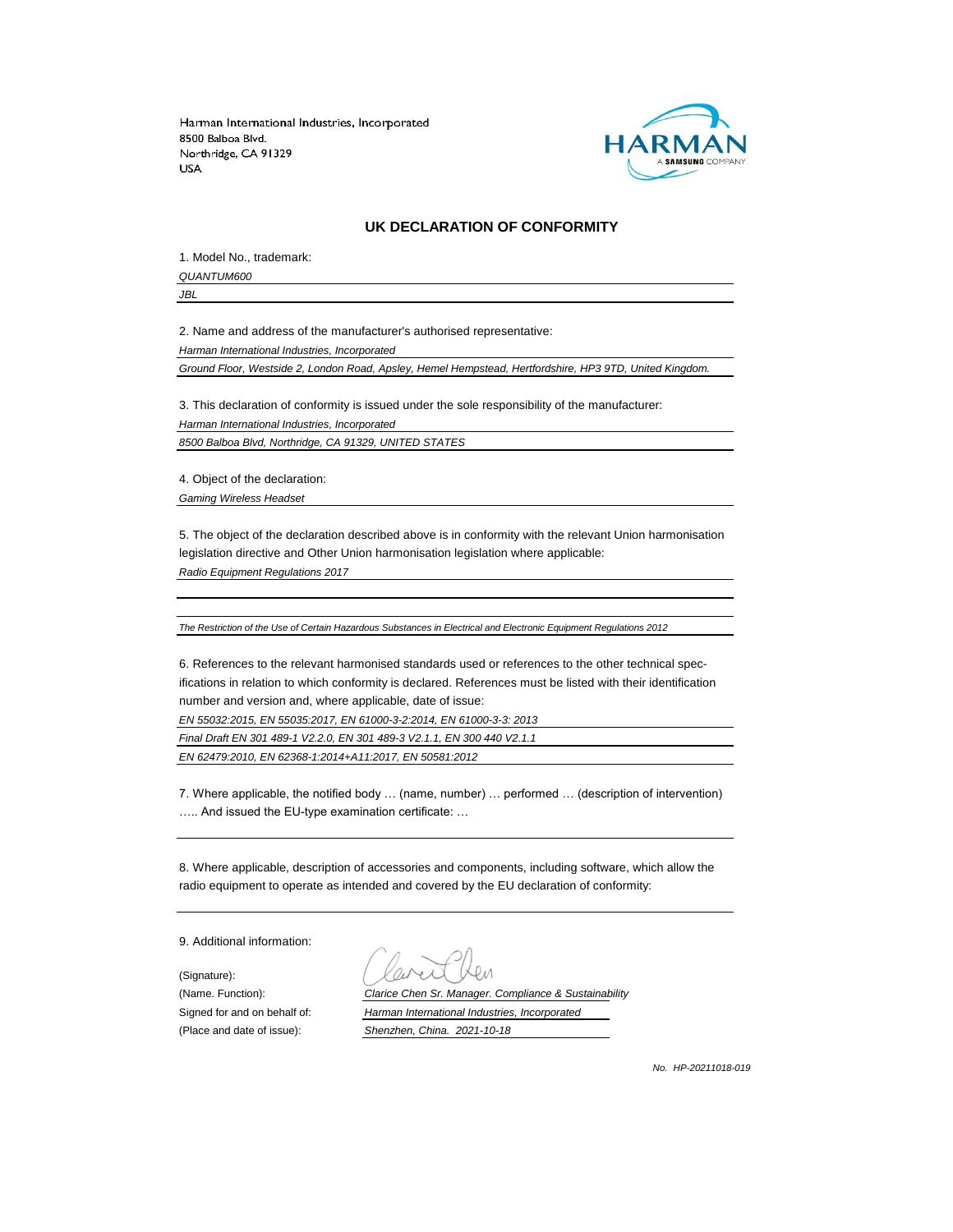

**Български (bg)**

#### **ЕС ДЕКЛАРАЦИЯ ЗА СЪОТВЕТСТВИЕ**

1.Модел No., търговска марка :

QUANTUM600

*JBL*

2. Име и адрес на производителя или на неговия упълномощен представител:

*Harman International Industries, Incorporated*

*EMEA Liaison Office, Danzigerkade 16,1013 AP Amsterdam,The Netherlands*

3. Настоящата декларация за съответствие е издадена на отговорността на производителя:

*Harman International Industries, Incorporated*

*8500 Balboa Blvd, Northridge, CA 91329, UNITED STATES*

4. Предмет на декларацията:

*Gaming Wireless Headset*

5. Предметът на декларацията, описан по-горе, отговаря на съответното законодателство на Съюза за хармонизация Директива и Друго законодателство на Съюза за хармонизация, когато е приложимо: *RED - 2014/53/EU,*

*RoHS - (EU) 2015/863 amending Annex II to 2011/65/EU,*

6. Позоваване на използваните хармонизирани стандарти или позоваване на други технически спецификации, по отно отношение на които се декларира съответствие.При позоваването трябва да се посочва техният идентификационен номер и версията им и,ако е приложимо,дата на издаване: *EN 55032:2015, EN 55035:2017, EN 61000-3-2:2014, EN 61000-3-3: 2013*

*Final Draft EN 301 489-1 V2.2.0, EN 301 489-3 V2.1.1, EN 300 440 V2.1.1*

*EN 62479:2010, EN 62368-1:2014+A11:2017, EN 50581:2012*

7. Когато е приложимо, нотифицираният орган… (наименование, номер)… извърши … (описание на извършеното) … и издаде сертификата за ЕС изследване на типа: …

8. Когато е приложимо, описание на принадлежностите и компонентите, включително софтуер, които позволяват на радиосъоръжението да работи по предназначение и които са обхванати от ЕС декларацията за съответствие:

9. Допълнителна информация:

(подпис):

(място и дата на издаване): *Shenzhen, China. 2021-10-18*

aven Clen

(име, длъжност): *Clarice Chen Sr. Manager. Compliance & Sustainability*

Подписано за и от името на: *Harman International Industries, Incorporated*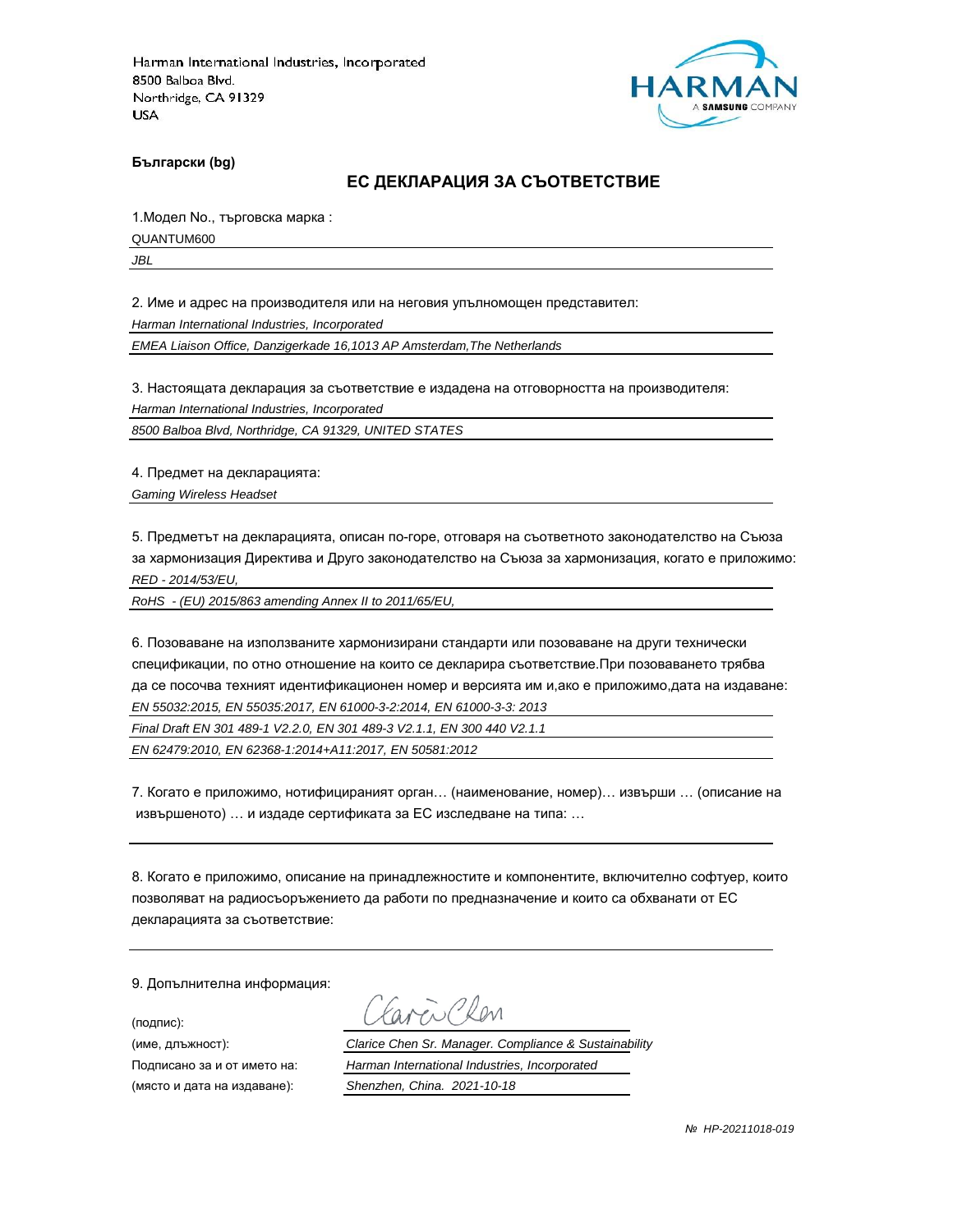

**Deutsch (de)**

## **EU-KONFORMITÄTSERKLÄRUNG**

1. Modell Nr., Handelsmarke:

QUANTUM600

*JBL*

2. Name und Anschrift des Herstellers oder seines Bevollmächtigten:

*Harman International Industries, Incorporated*

*EMEA Liaison Office, Danzigerkade 16,1013 AP Amsterdam,The Netherlands*

3. Die alleinige Verantwortung für die Ausstellung dieser Konformitätserklärung trägt der Hersteller:

*Harman International Industries, Incorporated*

*8500 Balboa Blvd, Northridge, CA 91329, UNITED STATES*

4. Gegenstand der Erklärung

*Gaming Wireless Headset*

5. Der oben beschriebene Gegenstand der Erklärung erfüllt die einschlägigen Harmonisierungsrecht -svorschriften der Union Richtlinie und gegebenenfalls weitere Harmonisierungsrechtsvorschriften der Union: *RED - 2014/53/EU,*

*RoHS - (EU) 2015/863 amending Annex II to 2011/65/EU,*

6.Angabe der einschlägigen harmonisierten Normen, die zugrunde gelegt wurden, oder Angabe der anderen technischen Spezifikationen, bezüglich derer die Konformität erklärt wird: Dabei müssen die jeweilige Kennnummer,die angewandte Fassung und gegebenenfalls das Ausgabedatum angegeben werden:

*EN 55032:2015, EN 55035:2017, EN 61000-3-2:2014, EN 61000-3-3: 2013*

*Final Draft EN 301 489-1 V2.2.0, EN 301 489-3 V2.1.1, EN 300 440 V2.1.1*

*EN 62479:2010, EN 62368-1:2014+A11:2017, EN 50581:2012*

7. Falls zutreffend — Die notifizierte Stelle … (Name, Kennnummer) hat … (Beschreibung ihrer Mitwirkung) … und folgende EU-Baumusterprüfbescheinigung ausgestellt:

8.Falls vorhanden — Beschreibung des Zubehörs und der Bestandteile einschließlich Software,die den bestimmungsgemäßen Betrieb der Funkanlage ermöglichen und von der EU-Konformitätserklärung erfasst werden:

9. Zusatzangaben

(Unterschrift):

(Name, Funktion): *Clarice Chen Sr. Manager. Compliance & Sustainability* Unterzeichnet und im Namen von: *Harman International Industries, Incorporated* (Ort und Datum der Ausstellung): *Shenzhen, China. 2021-10-18*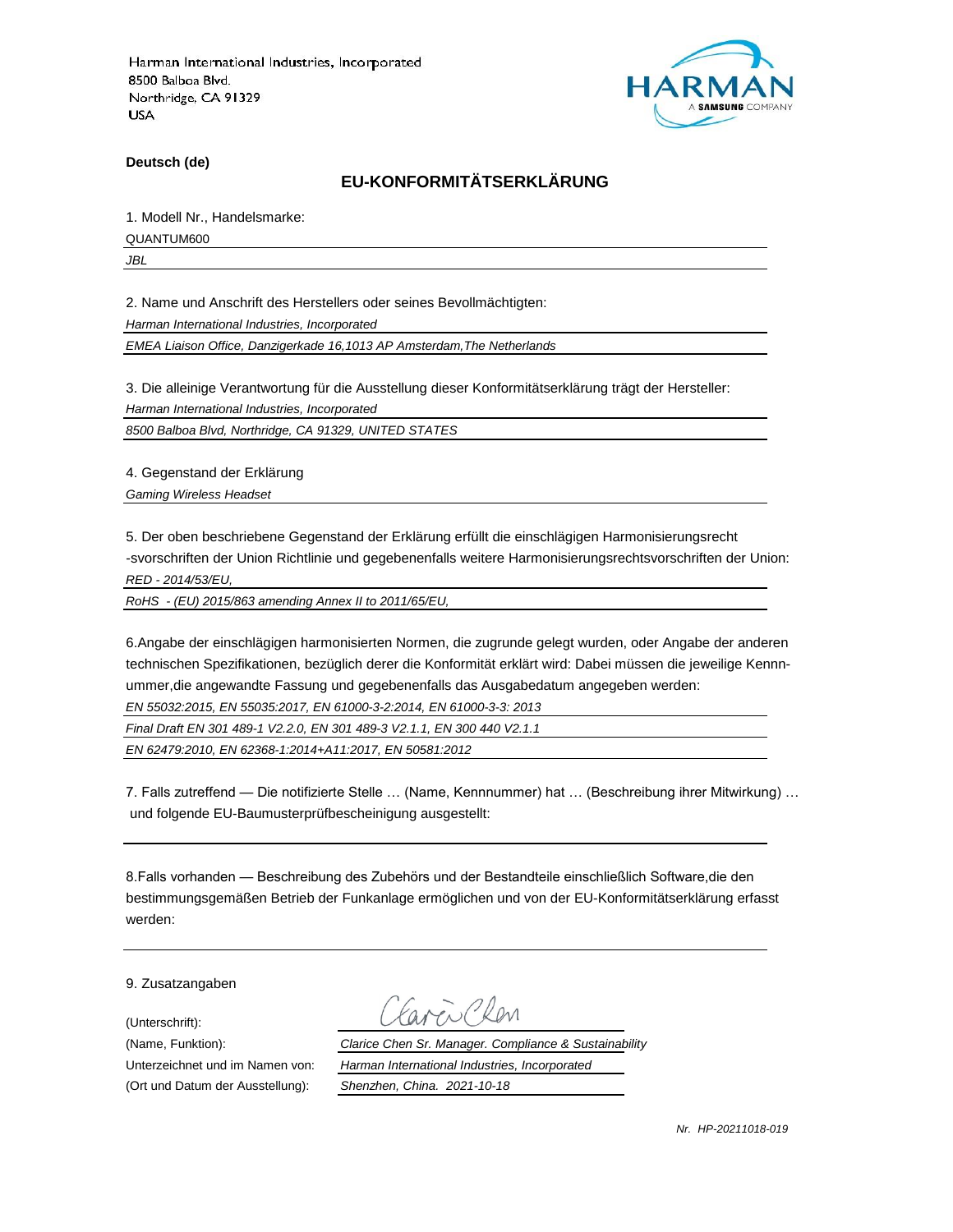

**Hrvatski (hr)**

### **EU IZJAVA O SUKLADNOSTI**

1.Model br.,marka

QUANTUM600

*JBL*

2. Ime i adresa proizvođača ili njegovog ovlaštenog zastupnika:

*Harman International Industries, Incorporated*

*EMEA Liaison Office, Danzigerkade 16,1013 AP Amsterdam,The Netherlands*

3. Za izdavanje ove izjave o sukladnosti odgovoran je isključivo proizvođač:

*Harman International Industries, Incorporated*

*8500 Balboa Blvd, Northridge, CA 91329, UNITED STATES*

4. Predmet izjave:

*Gaming Wireless Headset*

5. Prethodno opisani predmet izjave u skladu je s relevantnim zakonodavstvom Unije o usklađivanju i drugim zakonodavstvom Unije o usklađivanju prema potrebi:

*RED - 2014/53/EU,*

*RoHS - (EU) 2015/863 amending Annex II to 2011/65/EU,*

6. Upućivanja na odgovarajuće usklađene norme koje se upotrebljavaju ili upućivanje na druge tehničke specifikacije u odnosu na koje se deklarira sukladnost. Upućivanja moraju biti navedena s identifikacijskim brojem i verzijom te, prema potrebi, datumom izdavanja:

*EN 55032:2015, EN 55035:2017, EN 61000-3-2:2014, EN 61000-3-3: 2013*

*Final Draft EN 301 489-1 V2.2.0, EN 301 489-3 V2.1.1, EN 300 440 V2.1.1*

*EN 62479:2010, EN 62368-1:2014+A11:2017, EN 50581:2012*

7.Prema potrebi, prijavljeno tijelo ... (naziv, broj) … provelo je … (opis intervencije) … i izdalo potvrdu o EU ispitivanju tipa:

8. Prema potrebi, opis dodatne opreme i sastavnica, uključujući softver, koji omogućuju normalan rad radijske opreme koji je obuhvaćen EU izjavom o sukladnosti:

9. Dodatne informacije:

(potpis):

(ime, funkcija) *Clarice Chen Sr. Manager. Compliance & Sustainability* Potpisano za i u ime: *Harman International Industries, Incorporated* (mjesto i datum izdavanja): *Shenzhen, China. 2021-10-18*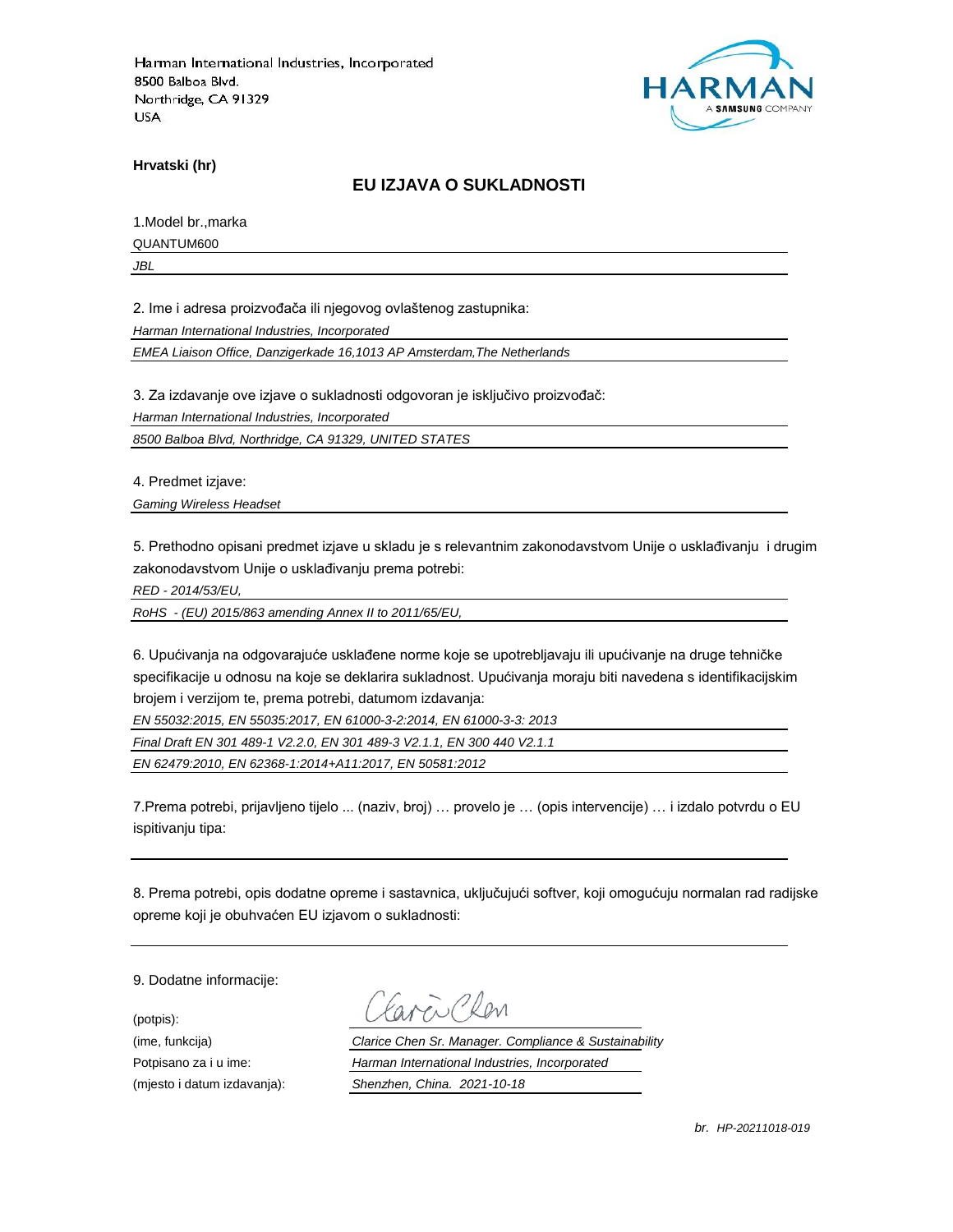

**čeština (cs)**

# **EU PROHLÁŠENÍ O SHODĚ**

1. Model č.,ochranná známka:

QUANTUM600

*JBL*

2. Jméno a adresa výrobce nebo jeho zplnomocněného zástupce:

*Harman International Industries, Incorporated*

*EMEA Liaison Office, Danzigerkade 16,1013 AP Amsterdam,The Netherlands*

3. Toto prohlášení o shodě se vydává na výhradní odpovědnost výrobce:

*Harman International Industries, Incorporated*

*8500 Balboa Blvd, Northridge, CA 91329, UNITED STATES*

4. Předmět prohlášení:

*Gaming Wireless Headset*

5. Výše popsaný předmět prohlášení je ve shodě s příslušnými harmonizovanými právními předpisy Unie a náležitých případech další harmonizované právní předpisy Unie:

*RED - 2014/53/EU,*

*RoHS - (EU) 2015/863 amending Annex II to 2011/65/EU,*

6. Odkazy na příslušné harmonizované normy, které byly použity, nebo na jiné technické specifikace, na jejichž základě se shoda prohlašuje. Odkazy se uvedou s jejich identifikačním číslem a verzí a v příslušných případech rovněž s datem vydání:

*EN 55032:2015, EN 55035:2017, EN 61000-3-2:2014, EN 61000-3-3: 2013*

*Final Draft EN 301 489-1 V2.2.0, EN 301 489-3 V2.1.1, EN 300 440 V2.1.1*

*EN 62479:2010, EN 62368-1:2014+A11:2017, EN 50581:2012*

7. Případně: oznámený subjekt ... (název, číslo) … provedl … (popis opatření) … a vydal certifikát EU přezkoušení typu:

8.V příslušných případech popis příslušenství a součástí, včetně softwaru, které umožňují zamýšlené fungování rádiového zařízení v souladu s EU prohlášením o shodě:

9. Další informace:

(podpis):

(jméno, funkce): *Clarice Chen Sr. Manager. Compliance & Sustainability* Podepsáno za a jménem: *Harman International Industries, Incorporated* (místo a datum vydání): *Shenzhen, China. 2021-10-18*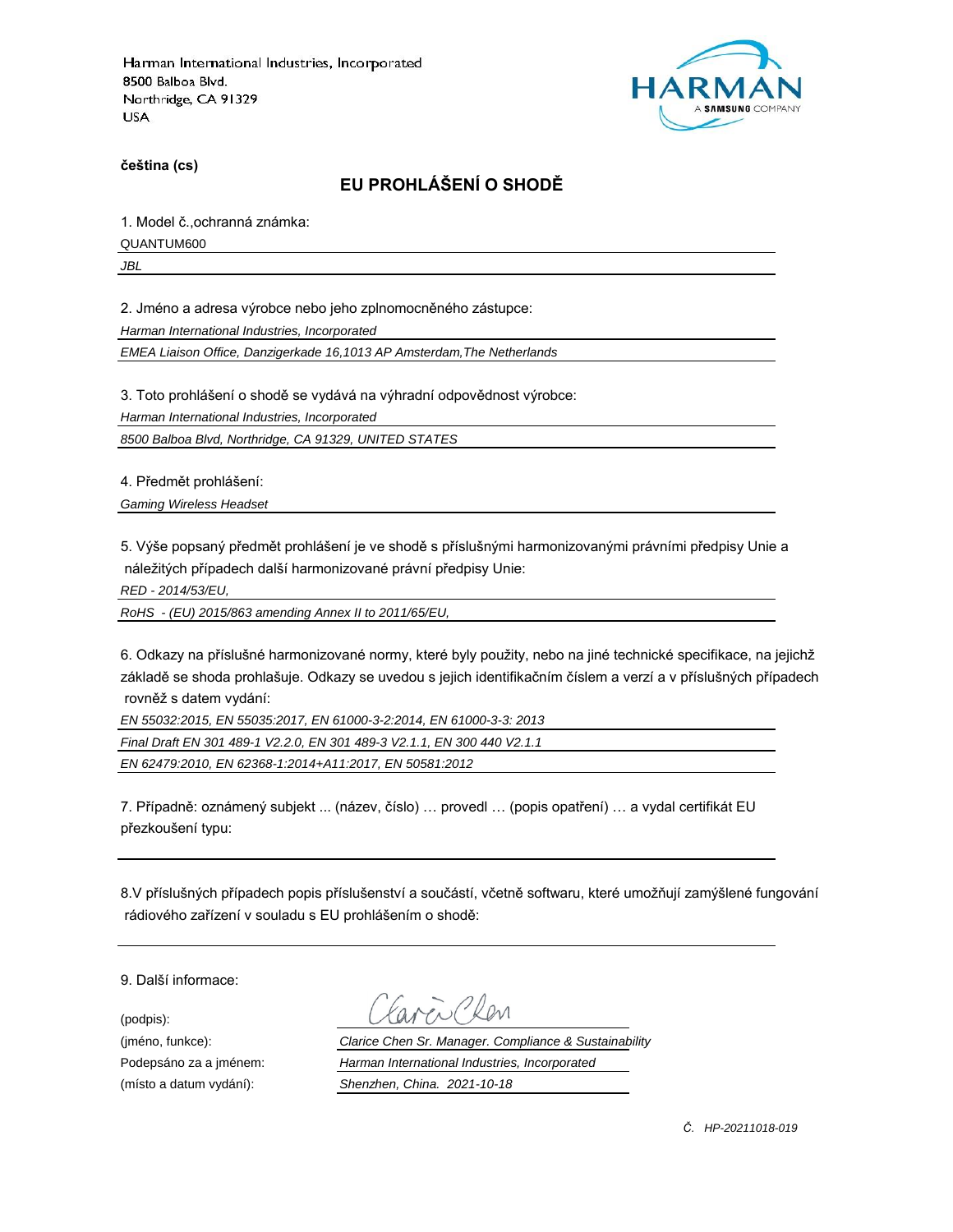

**eesti keel (et)**

#### **ELI VASTAVUSDEKLARATSIOON**

1. Tootenumber,kaubamärk:

QUANTUM600

*JBL*

2. Tootja või tema volitatud esindaja nimi ja aadress:

*Harman International Industries, Incorporated*

*EMEA Liaison Office, Danzigerkade 16,1013 AP Amsterdam,The Netherlands*

3. Käesolev vastavusdeklaratsioon on välja antud tootja ainuvastutusel:

*Harman International Industries, Incorporated*

*8500 Balboa Blvd, Northridge, CA 91329, UNITED STATES*

4. Deklareeritav toode:

*Gaming Wireless Headset*

5. Ülalkirjeldatud deklareeritav toode on kooskõlas asjakohaste liidu ühtlustamisõigusaktidega ja Muud liidu ühtlustamisõigusaktid (vajaduse korral):

*RED - 2014/53/EU,*

*RoHS - (EU) 2015/863 amending Annex II to 2011/65/EU,*

6. Viited kasutatud harmoneeritud standarditele või muudele tehnilistele kirjeldustele, millele vastavust deklareeritakse. Viidetele peab lisama nende identifitseerimisnumbri ja versiooni ning vajaduse korral väljaandmise kuupäeva:

*EN 55032:2015, EN 55035:2017, EN 61000-3-2:2014, EN 61000-3-3: 2013*

*Final Draft EN 301 489-1 V2.2.0, EN 301 489-3 V2.1.1, EN 300 440 V2.1.1*

*EN 62479:2010, EN 62368-1:2014+A11:2017, EN 50581:2012*

7.Vajaduse korral: teavitatud asutus … (nimi, number) … teostas … (tegevuse kirjeldus) … ja andis välja Eli tüübihindamistõendi:

8.Vajaduse korral selliste tarvikute ja osade, samuti tarkvara kirjeldus, mis võimaldavad raadioseadet kasutada ettenähtud otstarbel ja kooskõlas ELi vastavusdeklaratsiooniga:

9. Lisateave:

(allkiri):

(nimi, ametinimetus): *Clarice Chen Sr. Manager. Compliance & Sustainability* Alla kirjutanud (kelle poolt/nimel): *Harman International Industries, Incorporated* (väljaandmise koht ja kuupäev): *Shenzhen, China. 2021-10-18*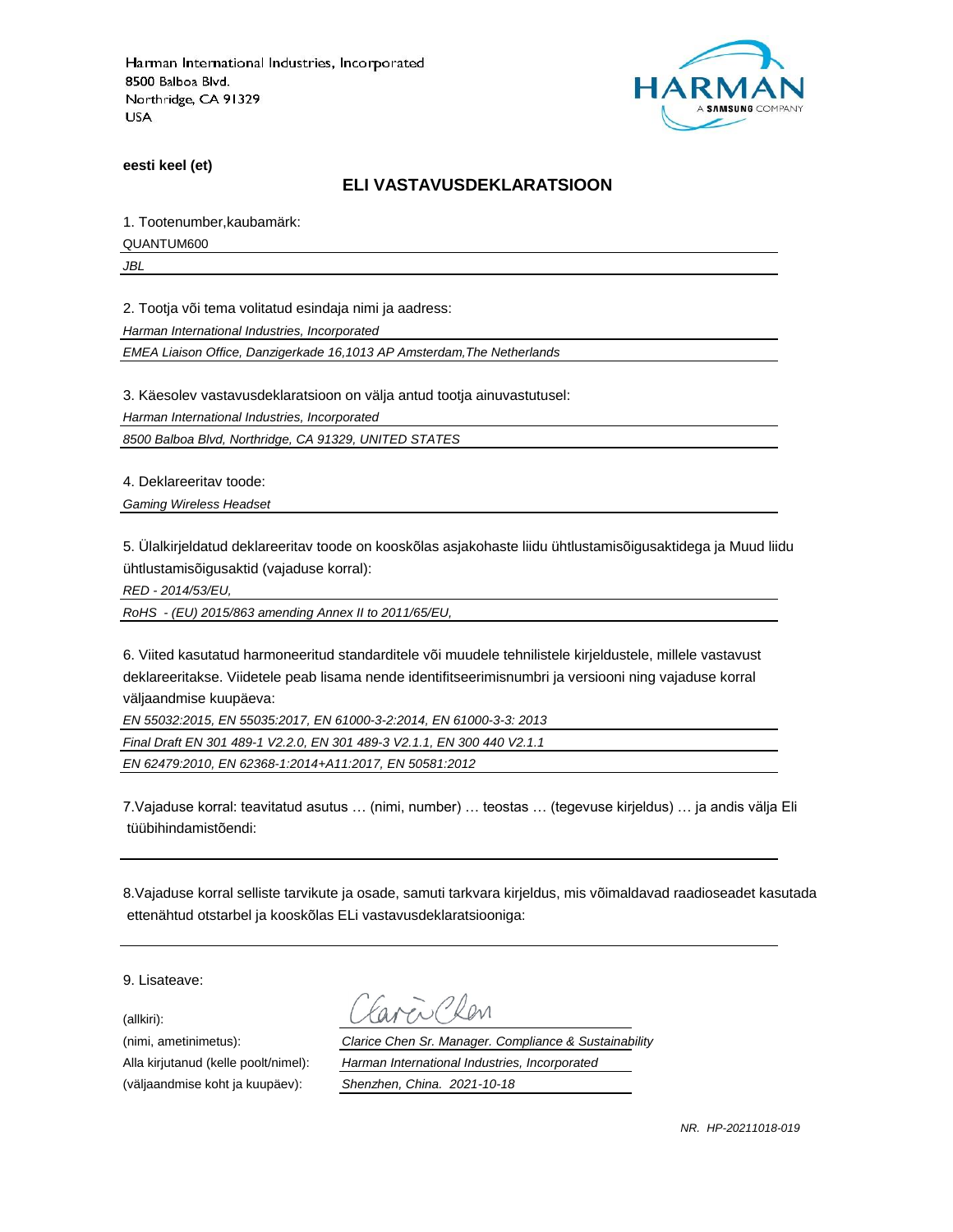

**español (es)**

## **DECLARACIÓN UE DE CONFORMIDAD**

1. Nombre del Modelo,marca:

QUANTUM600

*JBL*

2. Nombre y dirección del fabricante o de su representante autorizado:

*Harman International Industries, Incorporated*

*EMEA Liaison Office, Danzigerkade 16,1013 AP Amsterdam,The Netherlands*

3. La presente declaración de conformidad se expide bajo la exclusiva responsabilidad del fabricante.

*Harman International Industries, Incorporated*

*8500 Balboa Blvd, Northridge, CA 91329, UNITED STATES*

4. Objeto de la declaración:

*Gaming Wireless Headset*

5. El objeto de la declaración descrito anteriormente es conforme con la legislación de armonización pertinente de la Unión y Otra legislación de armonización de la Unión, cuando sea aplicable:

*RED - 2014/53/EU,*

*RoHS - (EU) 2015/863 amending Annex II to 2011/65/EU,*

6.Referencias a las normas armonizadas pertinentes utilizadas o referencias a las otras especificaciones técnicas en relación con las cuales se declara la conformidad. Las referencias se enumerarán con su número de identificación y su versión y, en su caso, la fecha de emisión:

*EN 55032:2015, EN 55035:2017, EN 61000-3-2:2014, EN 61000-3-3: 2013*

*Final Draft EN 301 489-1 V2.2.0, EN 301 489-3 V2.1.1, EN 300 440 V2.1.1*

*EN 62479:2010, EN 62368-1:2014+A11:2017, EN 50581:2012*

7. Cuando proceda: El organismo notificado … (nombre, número) … ha efectuado … (descripción de la intervención) … y expedido el certificado de examen UE de tipo:

8. Cuando proceda, descripción de los accesorios y componentes, incluido el software, que permiten que el equipo radioeléctrico funcione como estaba previsto y esté amparado por la declaración UE de conformidad:

9. Información adicional:

(Firma):

Clen

(nombre, cargo): *Clarice Chen Sr. Manager. Compliance & Sustainability* Firmado en nombre de: *Harman International Industries, Incorporated* (lugar y fecha de expedición): *Shenzhen, China. 2021-10-18*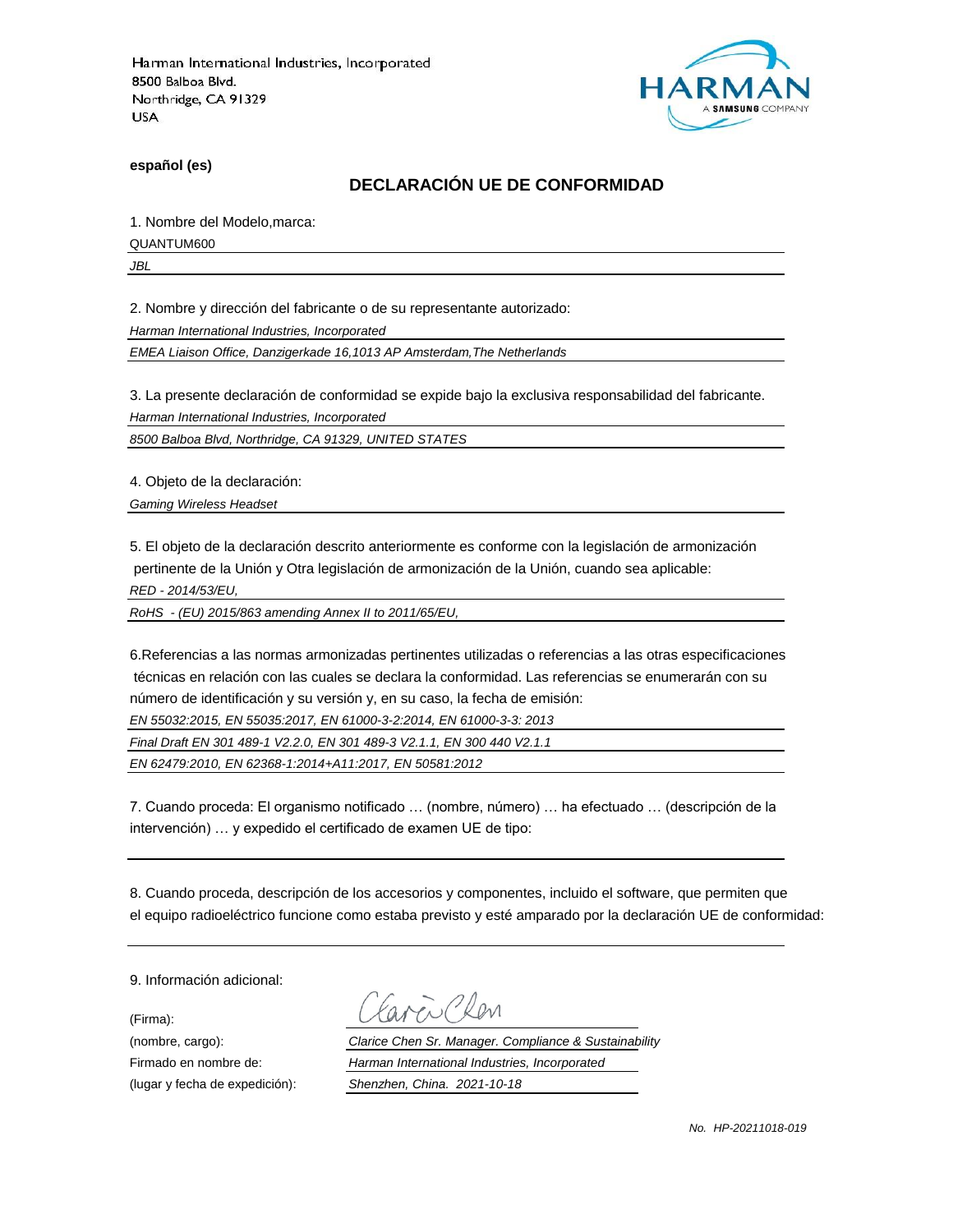

**italiano (it)**

## **DICHIARAZIONE DI CONFORMITÀ UE**

1. Modello n.,brand:

QUANTUM600

*JBL*

2. Nome e indirizzo del fabbricante o del suo rappresentante autorizzato:

*Harman International Industries, Incorporated*

*EMEA Liaison Office, Danzigerkade 16,1013 AP Amsterdam,The Netherlands*

3. La presente dichiarazione di conformità è rilasciata sotto l'esclusiva responsabilità del fabbricante:

*Harman International Industries, Incorporated*

*8500 Balboa Blvd, Northridge, CA 91329, UNITED STATES*

4. Oggetto della dichiarazione:

*Gaming Wireless Headset*

5. L'oggetto della dichiarazione di cui sopra è conforme alla pertinente normativa di armonizzazione dell'Unione e Se del caso, altre normative di armonizzazione dell'Unione:

*RED - 2014/53/EU,*

*RoHS - (EU) 2015/863 amending Annex II to 2011/65/EU,*

6. Riferimento alle pertinenti norme armonizzate utilizzate o riferimenti alle altre specifiche tecniche in relazione alle quali è dichiarata la conformità. I riferimenti devono essere indicati con il loro numero di identificazione e versione e, se del caso, la data di emissione:

*EN 55032:2015, EN 55035:2017, EN 61000-3-2:2014, EN 61000-3-3: 2013*

*Final Draft EN 301 489-1 V2.2.0, EN 301 489-3 V2.1.1, EN 300 440 V2.1.1*

*EN 62479:2010, EN 62368-1:2014+A11:2017, EN 50581:2012*

7. Se del caso, l'organismo notificato … (denominazione, numero) … ha effettuato … (descrizione dell'intervento) … e rilasciato il certificato di esame UE del tipo:

8. Se del caso, una descrizione degli accessori e dei componenti inclusi nella dichiarazione di con -formità UE,compreso il software, che consentono all'apparecchiatura radio di funzionare come previsto:

9. Informazioni supplementari:

(Firma):

(luogo e data del rilascio): *Shenzhen, China. 2021-10-18*

i Clan

(nome, funzione): *Clarice Chen Sr. Manager. Compliance & Sustainability* Firmato a nome e per conto di: *Harman International Industries, Incorporated*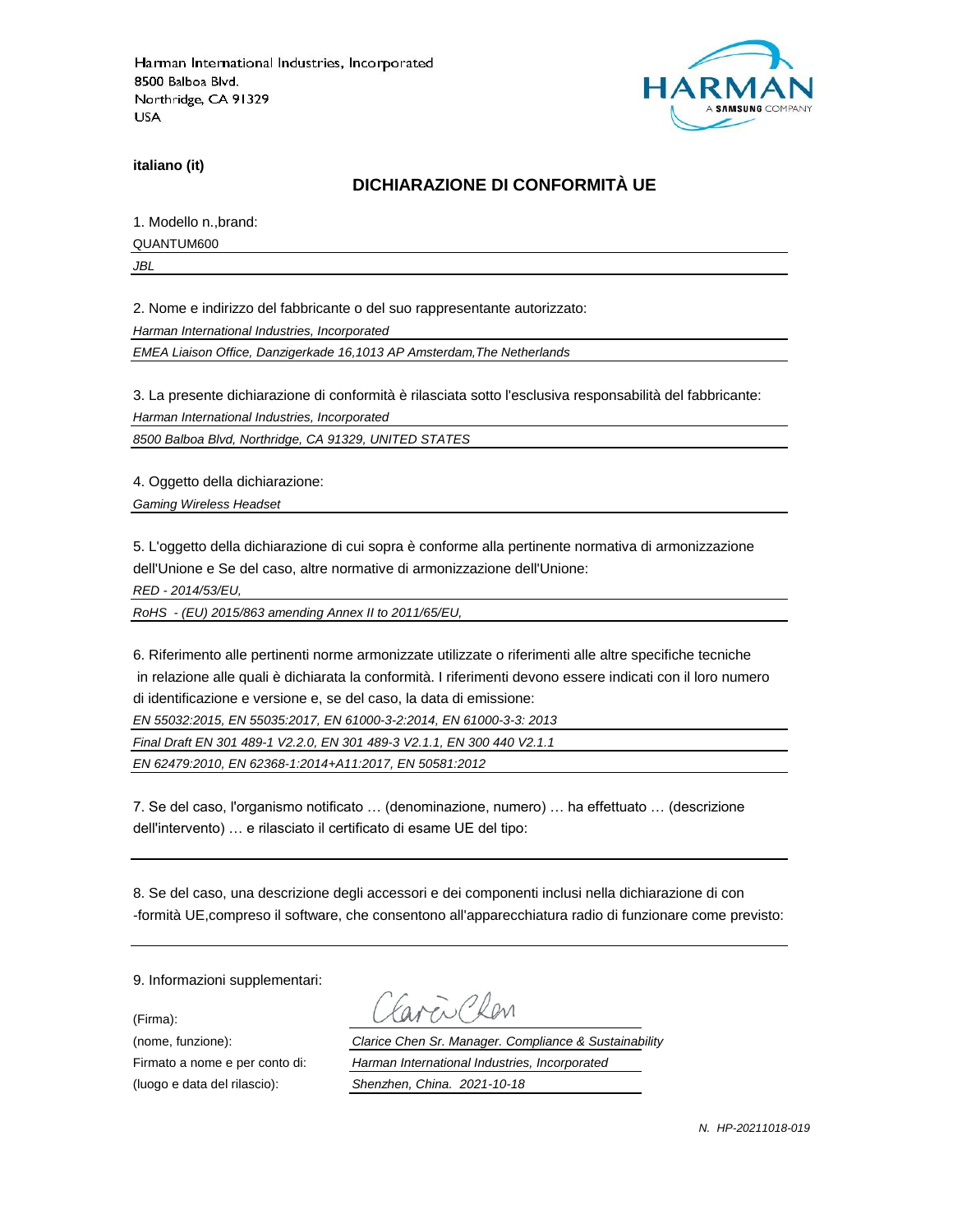

**dansk (da)**

#### **EU-OVERENSSTEMMELSESERKLÆ RING**

1. Model nr., mærke:

QUANTUM600

*JBL*

2. Navn og adresse på fabrikanten eller dennes bemyndigede repræ sentant:

*Harman International Industries, Incorporated*

*EMEA Liaison Office, Danzigerkade 16,1013 AP Amsterdam,The Netherlands*

3. Denne overensstemmelseserklæring udstedes på fabrikantens ansvar:

*Harman International Industries, Incorporated*

*8500 Balboa Blvd, Northridge, CA 91329, UNITED STATES*

4. Erklæringens genstand:

*Gaming Wireless Headset*

5. Genstanden for erklæringen, som beskrevet ovenfor, er i overensstemmelse med den relevante EU-harmoniseringslovgivning og Eventuelt anden EU-harmoniseringslovgivning:

*RED - 2014/53/EU,*

*RoHS - (EU) 2015/863 amending Annex II to 2011/65/EU,*

6.Henvisninger til de relevante anvendte harmoniserede standarder eller henvisninger til de andre tekniske specifikationer, som der erklæres overensstemmelse med. Henvisninger angives med deres identifikationsnummer og version og eventuelt udstedelsesdato:

*EN 55032:2015, EN 55035:2017, EN 61000-3-2:2014, EN 61000-3-3: 2013*

*Final Draft EN 301 489-1 V2.2.0, EN 301 489-3 V2.1.1, EN 300 440 V2.1.1*

*EN 62479:2010, EN 62368-1:2014+A11:2017, EN 50581:2012*

7. Hvor det er relevant, det bemyndigede organ … (navn, nummer) har foretaget … (beskrivelse af aktiviteten) … og udstedt EU-typeafprøvningsattest:

8. I givet fald beskrivelse af tilbehør og komponenter, herunder software, som får radioudstyret til at fungere efter hensigten og er dækket af EU-overensstemmelseserklæringen:

9. Supplerende oplysninger:

(Underskrift):

(udstedelsessted og -dato): *Shenzhen, China. 2021-10-18*

(navn, stilling) (underskrift): *Clarice Chen Sr. Manager. Compliance & Sustainability* Underskrevet for og på vegne af: *Harman International Industries, Incorporated*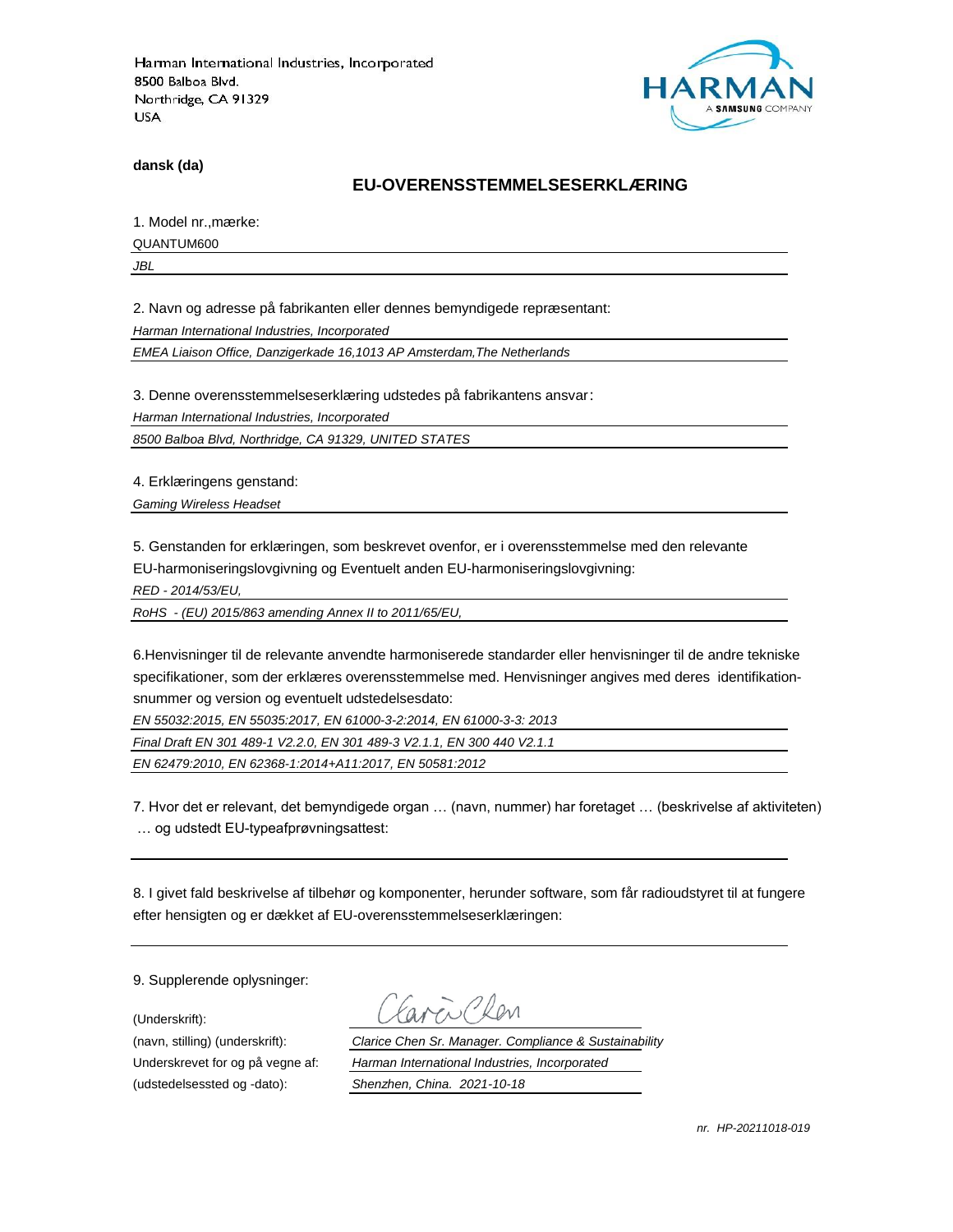

**ελληνικά (el)**

#### **ΔΗΛΩΣΗ ΣΥΜΜΟΡΦΩΣΗΣ ΕΕ**

1. Αριθμός μοντέλου, εμπορικό σήμα:

QUANTUM600

*JBL*

2. Όνομα και διεύθυνση του κατασκευαστή ή του εξουσιοδοτημένου αντιπροσώπου του:

*Harman International Industries, Incorporated*

*EMEA Liaison Office, Danzigerkade 16,1013 AP Amsterdam,The Netherlands*

3. Η παρούσα δήλωση συμμόρφωσης εκδίδεται με αποκλειστική ευθύνη του κατασκευαστή:

*Harman International Industries, Incorporated*

*8500 Balboa Blvd, Northridge, CA 91329, UNITED STATES*

4.Αντικείμενο της δήλωσης:

*Gaming Wireless Headset*

5. Ο στόχος της δήλωσης που περιγράφεται παραπάνω είναι σύμφωνος προς τη σχετική ενωσιακή νομοθεσία εναρμόνισης και Άλλη ενωσιακή νομοθεσία εναρμόνισης, κατά περίπτωση

*RED - 2014/53/EU,*

*RoHS - (EU) 2015/863 amending Annex II to 2011/65/EU,*

6. Αναφορές στα σχετικά εναρμονισμένα πρότυπα που χρησιμοποιούνται ή αναφορές στις λοιπές τεχνικές προδιαγραφές σε σχέση με τις οποίες δηλώνεται η συμμόρφωση. Οι αναφορές πρέπει να απαριθμούνται με τον αριθμό αναγνώρισης και την έκδοση και, κατά περίπτωση, την ημερομηνία δημοσίευσής τους: *EN 55032:2015, EN 55035:2017, EN 61000-3-2:2014, EN 61000-3-3: 2013*

*Final Draft EN 301 489-1 V2.2.0, EN 301 489-3 V2.1.1, EN 300 440 V2.1.1*

*EN 62479:2010, EN 62368-1:2014+A11:2017, EN 50581:2012*

7.Όπου έχει εφαρμογή, ο κοινοποιημένος οργανισμός … (ονομασία, αριθμός) … πραγματοποίησε (περιγραφή της παρέμβασης) … και εξέδωσε το πιστοποιητικό εξέτασης τύπου ΕΕ:

8.Όπου έχει εφαρμογή, περιγραφή των παρελκόμενων και εξαρτημάτων, συμπεριλαμβανομένου του λογισμικού, που επιτρέπουν στον ραδιοεξοπλισμό να λειτουργεί όπως προβλέπεται και που καλύπτ -N43ονται από τη δήλωση συμμόρφωσης:

9. Συμπληρωματικές πληροφορίες:

(υπογραφή):

(τόπος και ημερομηνία έκδοσης): *Shenzhen, China. 2021-10-18*

ww Ron (όνομα, θέση): *Clarice Chen Sr. Manager. Compliance & Sustainability* Υπογραφή για λογαριασμό εξ ονόματος: *Harman International Industries, Incorporated*

*ΑΡΙΘ. HP-20211018-019*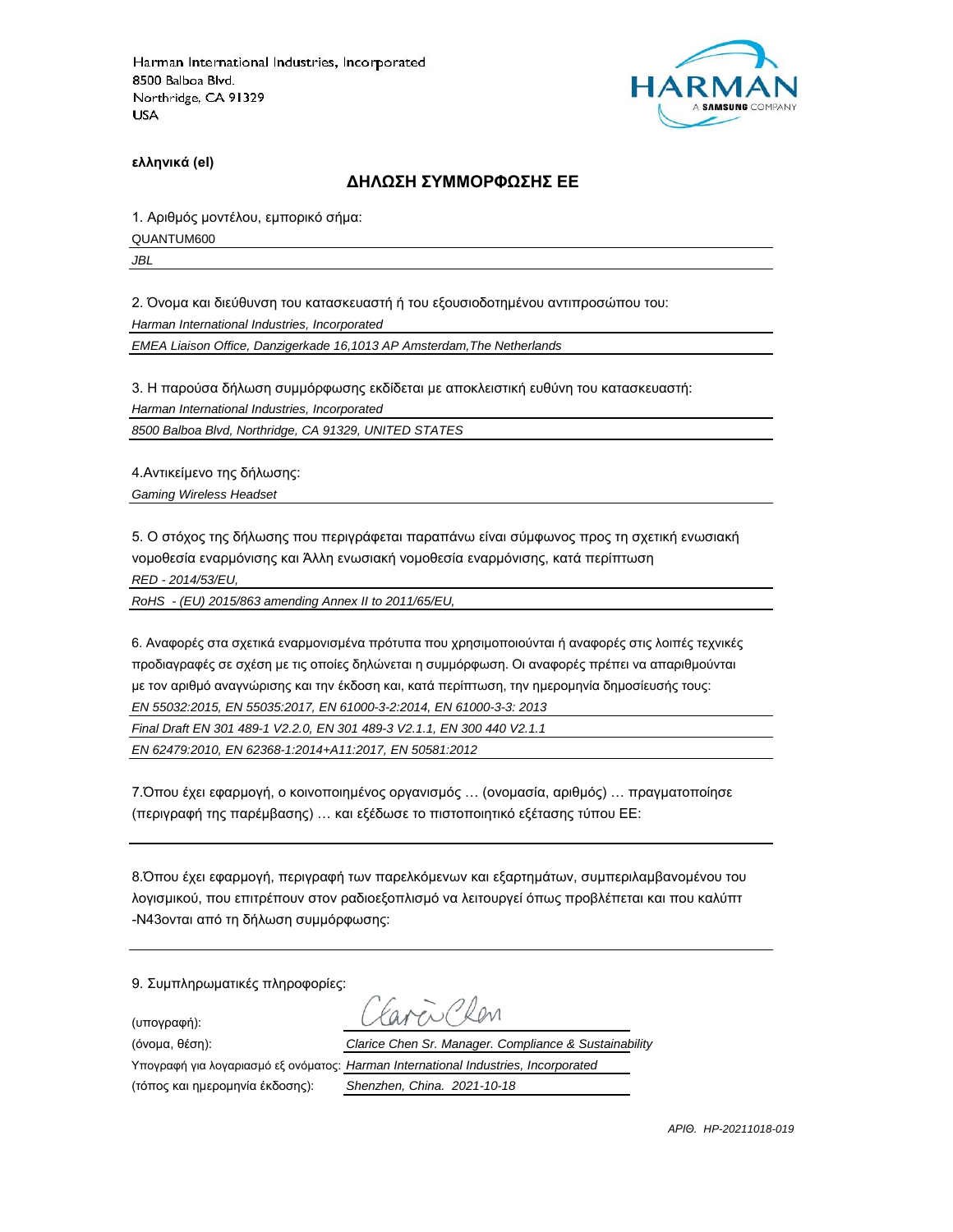

**français (fr)**

### **DECLARATION UE DE CONFORMITE**

1. numéro de modèle,marque:

QUANTUM600

*JBL*

2. Nom et adresse du fabricant ou de son mandataire:

*Harman International Industries, Incorporated*

*EMEA Liaison Office, Danzigerkade 16,1013 AP Amsterdam,The Netherlands*

3. La présente déclaration de conformité est établie sous la seule responsabilité du fabricant:

*Harman International Industries, Incorporated*

*8500 Balboa Blvd, Northridge, CA 91329, UNITED STATES*

4. Objet de la déclaration:

*Gaming Wireless Headset*

5. L'objet de la déclaration décrit ci-dessus est conforme à la législation d'harmonisation de l'Union applicable et Autres législations d'harmonisation de l'Union, s'il y a lieu:

*RED - 2014/53/EU,*

*RoHS - (EU) 2015/863 amending Annex II to 2011/65/EU,*

6. Références des normes harmonisées pertinentes appliquées ou des autres spécifications techniques par rapport auxquelles la conformité est déclarée. Il faut indiquer, pour chaque référence, le numéro d'identification, la version et, le cas échéant, la date d'émission:

*EN 55032:2015, EN 55035:2017, EN 61000-3-2:2014, EN 61000-3-3: 2013*

*Final Draft EN 301 489-1 V2.2.0, EN 301 489-3 V2.1.1, EN 300 440 V2.1.1*

*EN 62479:2010, EN 62368-1:2014+A11:2017, EN 50581:2012*

7.S'il y a lieu: l'organisme notifié … (nom, numéro) … a réalisé … (description de l'intervention) … et a délivré le certificat d'examen UE de type:

8.S'il y a lieu, description des accessoires et des éléments (y compris logiciels) qui permettent à l'équipement radioélectrique de fonctionner selon sa destination et qui sont couverts par la déclaration UE de conformité:

9. Informations complémentaires:

(Signature):

(nom, fonction): *Clarice Chen Sr. Manager. Compliance & Sustainability* Signé par et au nom de: *Harman International Industries, Incorporated* (lieu et date d'émission): *Shenzhen, China. 2021-10-18*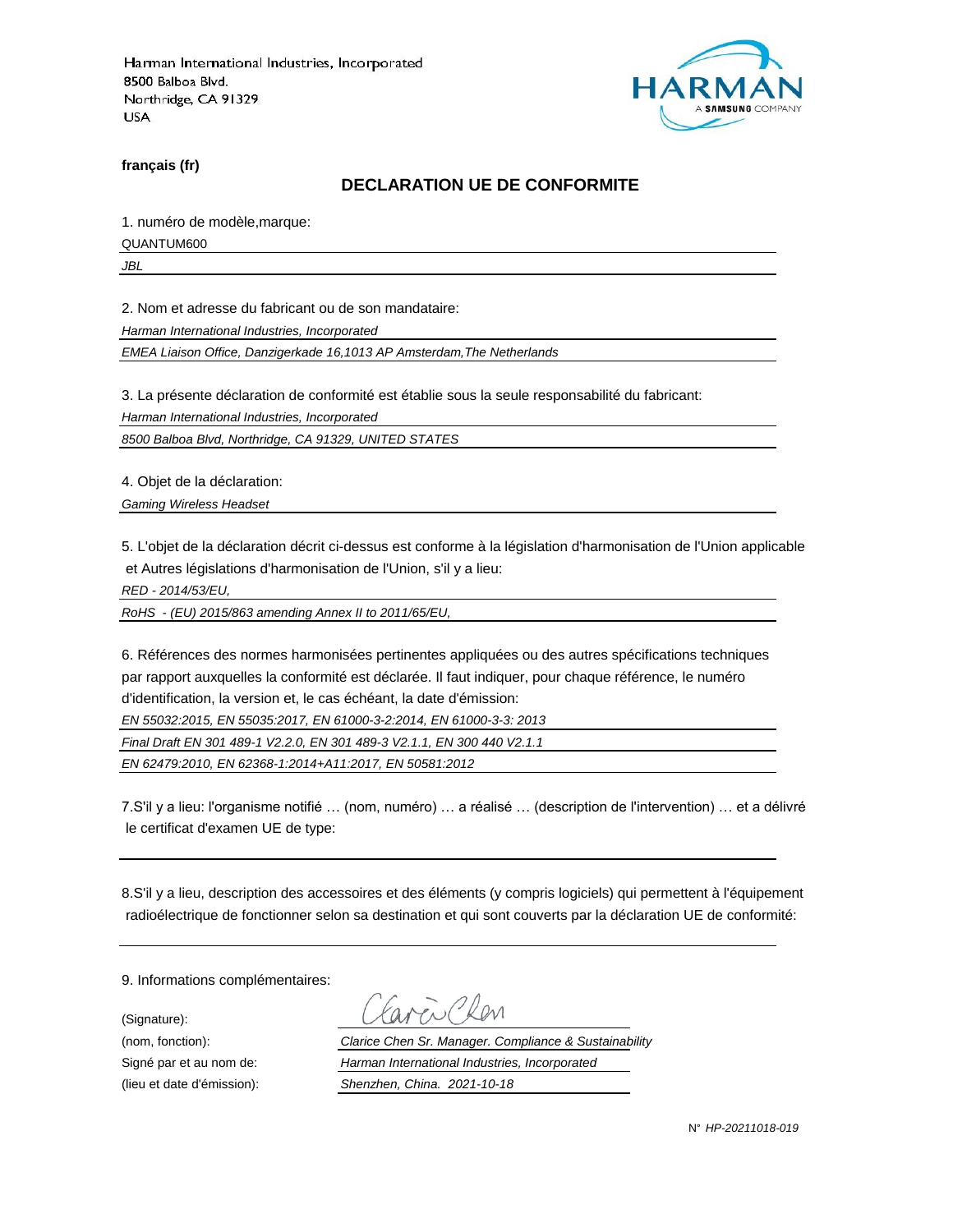

**latviešu valoda (lv)**

## **ES ATBILSTĪBAS DEKLARĀCIJA**

1. Modela Nr.,brand:

QUANTUM600

*JBL*

2. Ražotāja vai viņa pilnvarotā pārstāvja vārds, uzvārds/nosaukums un adrese:

*Harman International Industries, Incorporated*

*EMEA Liaison Office, Danzigerkade 16,1013 AP Amsterdam,The Netherlands*

3. Šī atbilstības deklarācija ir izdota vienīgi uz šāda ražotāja atbildību:

*Harman International Industries, Incorporated*

*8500 Balboa Blvd, Northridge, CA 91329, UNITED STATES*

4. Deklarācijas priekšmets:

*Gaming Wireless Headset*

5. Iepriekš aprakstītais deklarācijas priekšmets atbilst attiecīgajam Savienības saskaņotajam tiesību aktam un Citam Savienības saskaņotajam tiesību aktam, ja piemērojams

*RED - 2014/53/EU,*

*RoHS - (EU) 2015/863 amending Annex II to 2011/65/EU,*

6. Atsauces uz attiecīgajiem izmantojamiem saskaņotajiem standartiem vai uz citām tehniskajām specifikācijām ,attiecībā uz ko tiek deklarēta atbilstība. Atsauces jāuzskaita ar to identifikācijas numuriem un versijām un attiecīgā gadījumā ar izdošanas datumu:

*EN 55032:2015, EN 55035:2017, EN 61000-3-2:2014, EN 61000-3-3: 2013*

*Final Draft EN 301 489-1 V2.2.0, EN 301 489-3 V2.1.1, EN 300 440 V2.1.1*

*EN 62479:2010, EN 62368-1:2014+A11:2017, EN 50581:2012*

7. Attiecīgā gadījumā paziņotā struktūra … (nosaukums, numurs) … ir veikusi … (darbības apraksts) … un izdevusi ES tipa pārbaudes sertifikātu:

8.Attiecīgā gadījumā palīgierīču un komponentu apraksts, ieskaitot programmatūras aprakstu,kas nodrošina radioiekārtas paredzēto darbību un uz ko attiecas ES atbilstības deklarācija:

9. Papildinformācija:

(Paraksts):

(vārds, uzvārds, amats): *Clarice Chen Sr. Manager. Compliance & Sustainability* Parakstīts šādas personas vārdā: *Harman International Industries, Incorporated* (izdošanas vieta un datums): *Shenzhen, China. 2021-10-18*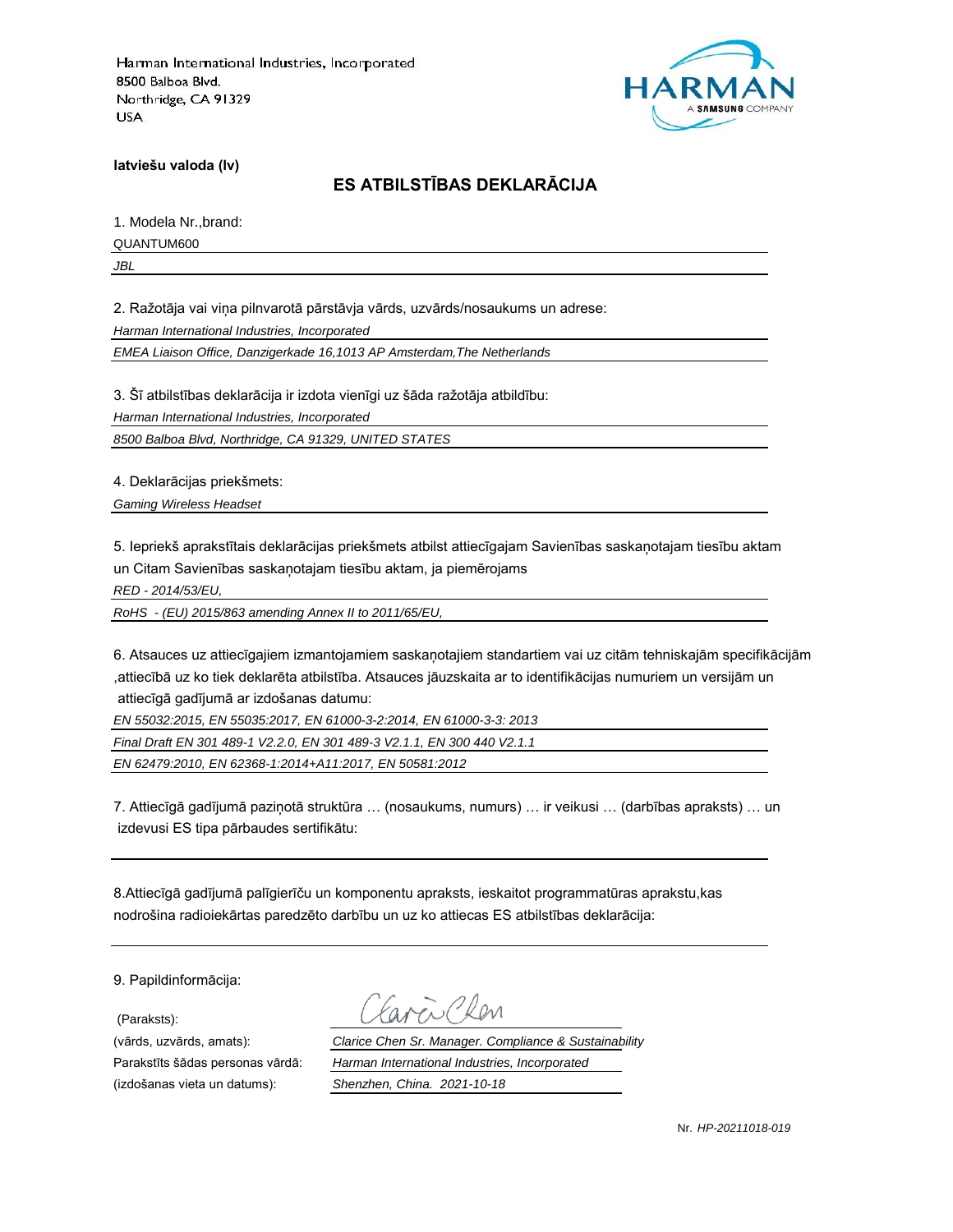

**lietuvių kalba (lt)**

#### **ES ATITIKTIES DEKLARACIJA**

1. Modelio Nr., Prekės ženklas:

QUANTUM600

*JBL*

2. Gamintojo arba jo įgaliotojo atstovo pavadinimas ir adresas:

*Harman International Industries, Incorporated*

*EMEA Liaison Office, Danzigerkade 16,1013 AP Amsterdam,The Netherlands*

3. Ši atitikties deklaracija išduota tik gamintojo atsakomybe:

*Harman International Industries, Incorporated*

*8500 Balboa Blvd, Northridge, CA 91329, UNITED STATES*

4. Deklaracijos objektas:

*Gaming Wireless Headset*

5. Pirmiau aprašytas deklaracijos objektas atitinka susijusius derinamuosius Sąjungos teisės aktus ir kitus derinamuosius Sąjungos teisės aktus, jeigu taikoma.

*RED - 2014/53/EU,*

*RoHS - (EU) 2015/863 amending Annex II to 2011/65/EU,*

6. Nuorodos į susijusius taikytus darniuosius standartus arba kitas technines specifikacijas, pagal kurias buvo deklaruota atitiktis. Nuorodos turi būti išvardijamos nurodant jų identifikacinius numerius,ersijas ir, kai taikoma, paskelbimo datas:

*EN 55032:2015, EN 55035:2017, EN 61000-3-2:2014, EN 61000-3-3: 2013*

*Final Draft EN 301 489-1 V2.2.0, EN 301 489-3 V2.1.1, EN 300 440 V2.1.1*

*EN 62479:2010, EN 62368-1:2014+A11:2017, EN 50581:2012*

7. Kai taikytina, notifikuotoji įstaiga … (pavadinimas, numeris)… atliko… (dalyvavimo procese aprašymas) ir išdavė ES tipo tyrimo sertifikatą:

8. Kai taikytina, pagalbinių įtaisų ir komponentų, įskaitant programinę įrangą, kurie leidžia radijo įrenginiams veikti pagal paskirtį ir yra įtraukti į ES atitikties deklaraciją, aprašas:

9. Papildoma informacija:

(Parašas):

(vardas ir pavardė, pareigos): *Clarice Chen Sr. Manager. Compliance & Sustainability* Už ką ir kieno vardu pasirašyta: *Harman International Industries, Incorporated* (išdavimo data ir vieta): *Shenzhen, China. 2021-10-18*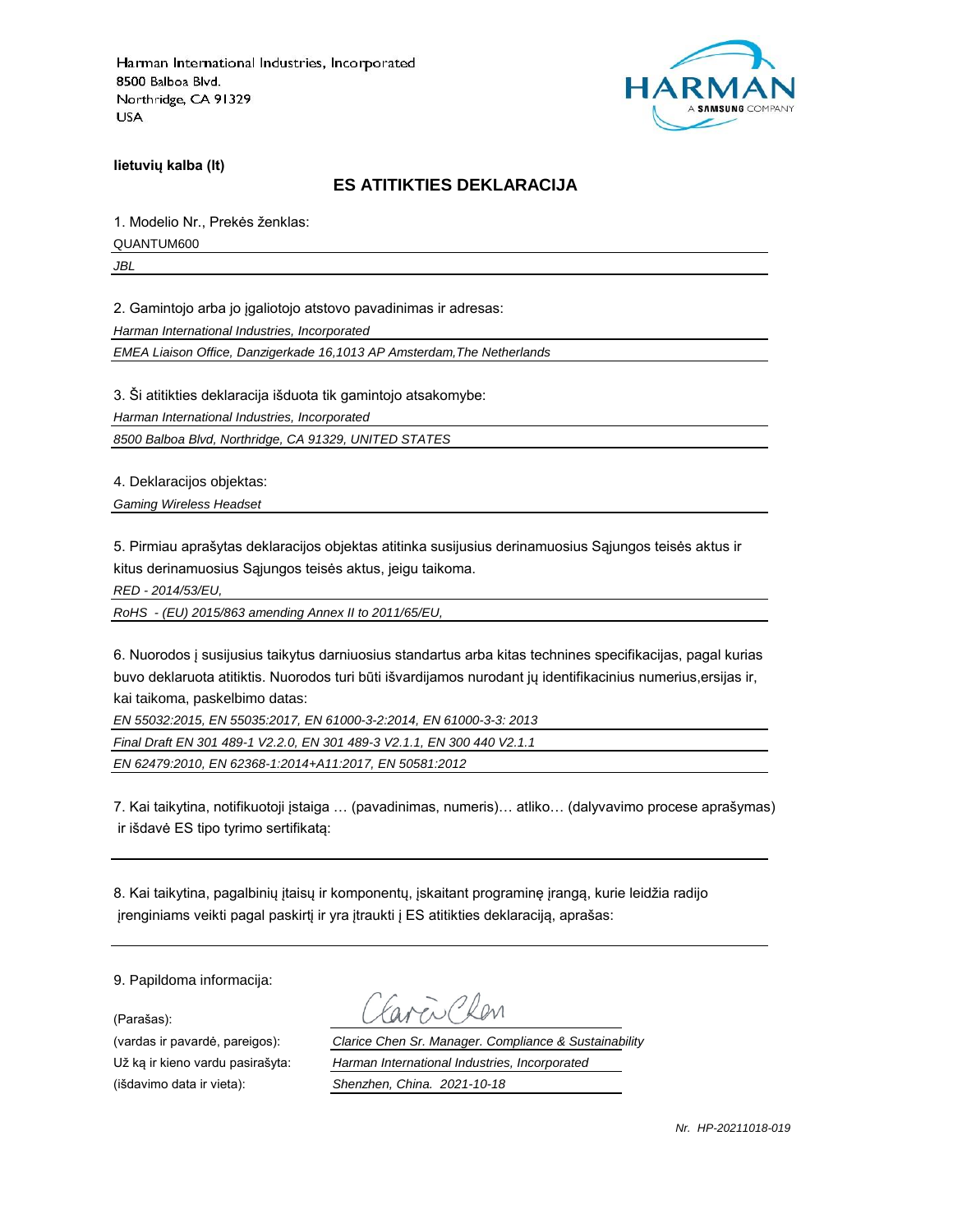

**Nederlands (nl)**

#### **EU-CONFORMITEITSVERKLARING**

1.Model nr.,Merk:

QUANTUM600

*JBL*

2. Naam en adres van de fabrikant of zijn gemachtigde:

*Harman International Industries, Incorporated*

*EMEA Liaison Office, Danzigerkade 16,1013 AP Amsterdam,The Netherlands*

3. Deze conformiteitsverklaring wordt afgegeven onder volledige verantwoordelijkheid van de fabrikant:

*Harman International Industries, Incorporated*

*8500 Balboa Blvd, Northridge, CA 91329, UNITED STATES*

4. Voorwerp van de verklaring:

*Gaming Wireless Headset*

5.Het hierboven beschreven voorwerp van de verklaring is in overeenstemming met de desbetreffende harmonisatiewetgeving van de Unie en andere harmonisatiewetgeving van de Unie, indien van toepassing: *RED - 2014/53/EU,*

*RoHS - (EU) 2015/863 amending Annex II to 2011/65/EU,*

6. Vermelding van de toegepaste relevante geharmoniseerde normen of van de andere technische specificaties waarop de conformiteitsverklaring betrekking heeft. Bij de opgave van de referenties moeten het identificatie nummer en de versie en, in voorkomend geval, de datum van publicatie worden vermeld:

*EN 55032:2015, EN 55035:2017, EN 61000-3-2:2014, EN 61000-3-3: 2013*

*Final Draft EN 301 489-1 V2.2.0, EN 301 489-3 V2.1.1, EN 300 440 V2.1.1*

*EN 62479:2010, EN 62368-1:2014+A11:2017, EN 50581:2012*

7.(Indien van toepassing) De aangemelde instantie … (naam, nummer) … heeft een … (beschrijving van de werkzaamheden) … uitgevoerd en het certificaat van EU-typeonderzoek … afgegeven:

8. Indien van toepassing, beschrijving van de accessoires en onderdelen, die het mogelijk maken dat de radioapparatuur functioneert zoals bedoeld en die onder de EU-conformiteitsverklaring vallen:

9. Aanvullende informatie:

(Handtekening):

(naam, functie): *Clarice Chen Sr. Manager. Compliance & Sustainability* Ondertekend voor en namens: *Harman International Industries, Incorporated* (plaats en datum van afgifte): *Shenzhen, China. 2021-10-18*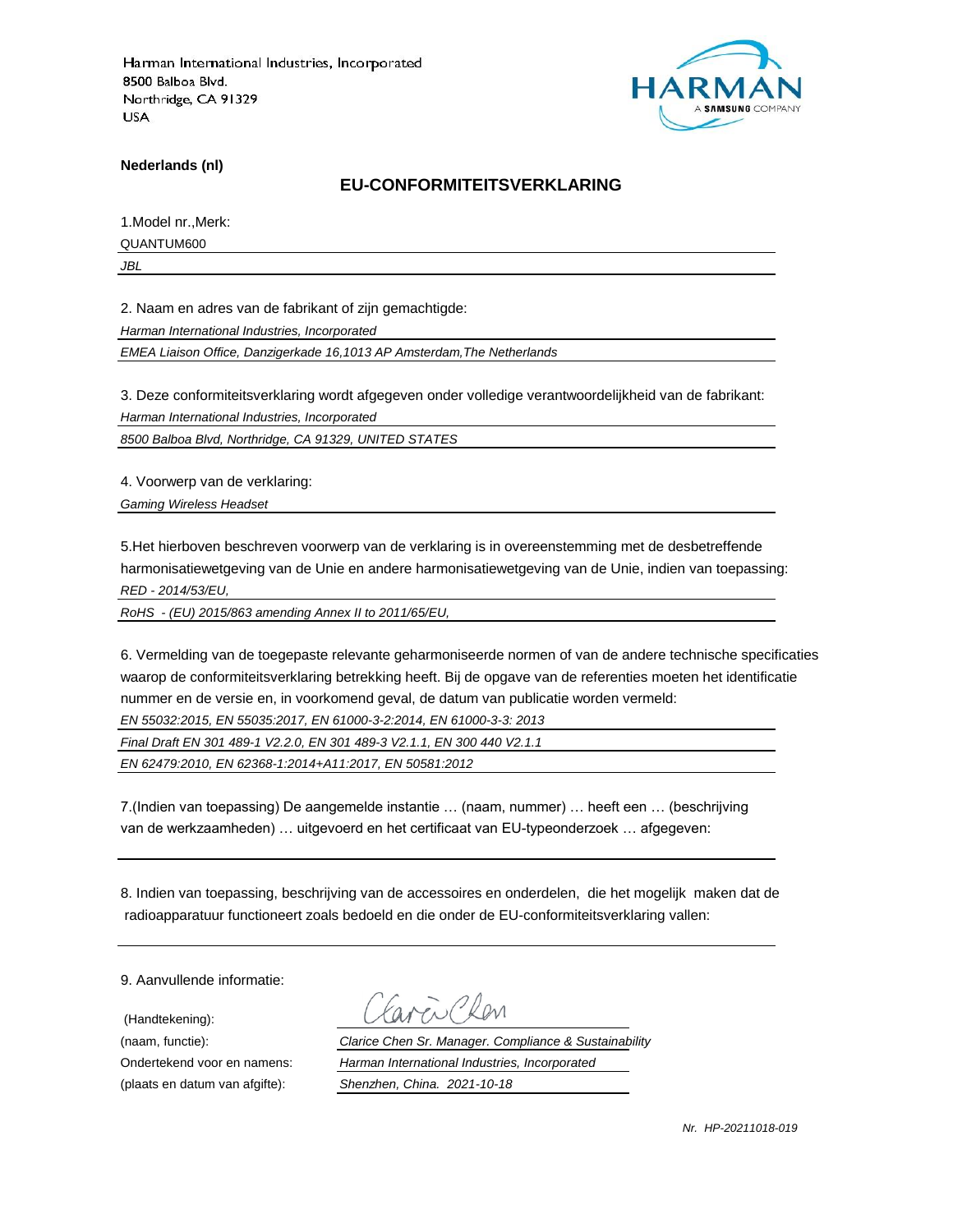

**Română (ro)**

## **DECLARAȚIA UE DE CONFORMITATE**

1. Număr model, marcă:

QUANTUM600

*JBL*

2. Denumirea și adresa producătorului sau a reprezentantului său autorizat:

*Harman International Industries, Incorporated*

*EMEA Liaison Office, Danzigerkade 16,1013 AP Amsterdam,The Netherlands*

3. Prezenta declarație de conformitate este emisă pe răspunderea exclusivă a producătorului:

*Harman International Industries, Incorporated*

*8500 Balboa Blvd, Northridge, CA 91329, UNITED STATES*

4.Obiectul declarației:

*Gaming Wireless Headset*

5. Obiectul declarației descris mai sus este în conformitate cu legislația relevantă de armonizare a Uniunii: și După caz, alte acte din legislația de armonizare a Uniunii

*RED - 2014/53/EU,*

*RoHS - (EU) 2015/863 amending Annex II to 2011/65/EU,*

6. Trimiterile la standardele armonizate relevante folosite sau trimiterile la alte specificații tehnice în legătură cu care se declară conformitatea. Referințele sunt enumerate împreună cu numerele de identificare și cu versiunea acestora precum și cu data eliberării, după caz:

*EN 55032:2015, EN 55035:2017, EN 61000-3-2:2014, EN 61000-3-3: 2013*

*Final Draft EN 301 489-1 V2.2.0, EN 301 489-3 V2.1.1, EN 300 440 V2.1.1*

*EN 62479:2010, EN 62368-1:2014+A11:2017, EN 50581:2012*

7. După caz, organismul notificat … (denumire, număr) ... a efectuat … (descrierea intervenției) și a emis certificatul de examinare UE de tip:

8. După caz, o descriere a accesoriilor și componentelor, inclusiv a produselor software, care permit echipamentelor radio să funcționeze corespunzător și care sunt incluse în declarația de conformitate:

9. Informații suplimentare:

(Semnătura):

(numele, funcția) : *Clarice Chen Sr. Manager. Compliance & Sustainability* Semnat pentru și în numele: *Harman International Industries, Incorporated* (locul și data emiterii): *Shenzhen, China. 2021-10-18*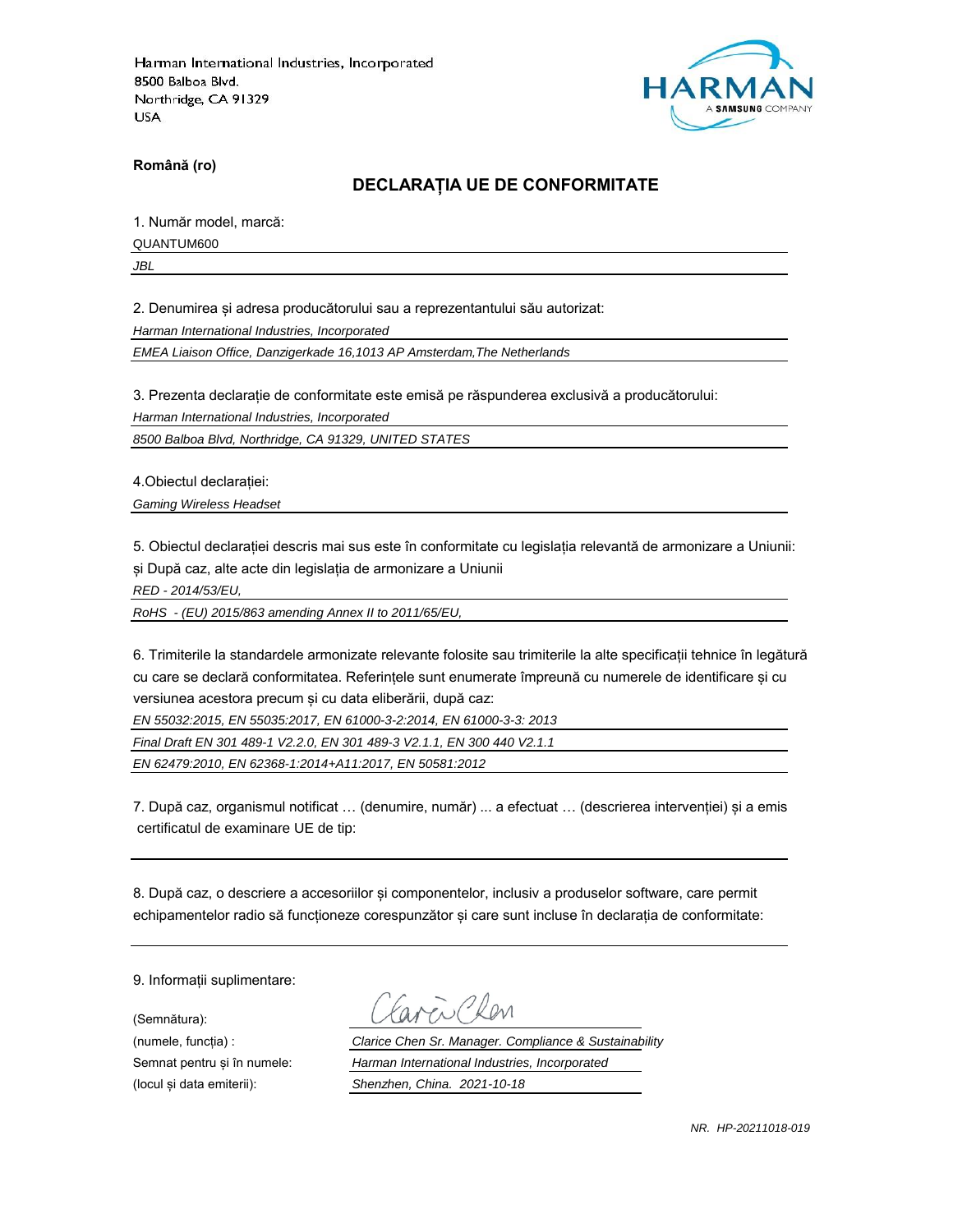

**Suomi (fi)**

### **EU-VAATIMUSTENMUKAISUUSVAKUUTUS**

1. Malli nro.,merkki:

QUANTUM600

*JBL*

2. Valmistajan tai sen valtuutetun edustajan nimi ja osoite:

*Harman International Industries, Incorporated*

*EMEA Liaison Office, Danzigerkade 16,1013 AP Amsterdam,The Netherlands*

3. Tämä vaatimustenmukaisuusvakuutus on annettu valmistajan yksinomaisella vastuulla:

*Harman International Industries, Incorporated*

*8500 Balboa Blvd, Northridge, CA 91329, UNITED STATES*

4. Vakuutuksen kohde:

*Gaming Wireless Headset*

5. Edellä kuvattu vakuutuksen kohde on asiaa koskevan unionin yhdenmukaistamislainsäädännön vaatimusten mukainen ja Muu unionin yhdenmukaistamissäädös (tapauksen mukaan):

*RED - 2014/53/EU,*

*RoHS - (EU) 2015/863 amending Annex II to 2011/65/EU,*

6. Viittaus niihin asiaankuuluviin yhdenmukaistettuihin standardeihin, joita on käytetty, tai viittaus muihin teknisiin eritelmiin, joiden perusteella vaatimustenmukaisuusvakuutus on annettu. Viittausten luettelossa on mainittava niiden tunnistenumero ja versio ja tapauksen mukaan antopäivä:

*EN 55032:2015, EN 55035:2017, EN 61000-3-2:2014, EN 61000-3-3: 2013*

*Final Draft EN 301 489-1 V2.2.0, EN 301 489-3 V2.1.1, EN 300 440 V2.1.1*

*EN 62479:2010, EN 62368-1:2014+A11:2017, EN 50581:2012*

7. Tapauksen mukaan ilmoitettu laitos … (nimi, numero) … suoritti … (toimenpiteen kuvaus) … ja antoi EU-tyyppitarkastustodistuksen: …

8. Tapauksen mukaan kuvaus lisälaitteista ja osista, myös ohjelmistoista, jotka mahdollistavat radiolaitteen käyttötarkoituksen mukaisen käytön ja jotka EU-vaatimustenmukaisuusvakuutus kattaa:

9. Lisätietoja:

(allekirjoitus):

(antamispaikka ja -päivämäärä): *Shenzhen, China. 2021-10-18*

(nimi, tehtävä): *Clarice Chen Sr. Manager. Compliance & Sustainability* Seuraavan puolesta allekirjoittanut: *Harman International Industries, Incorporated*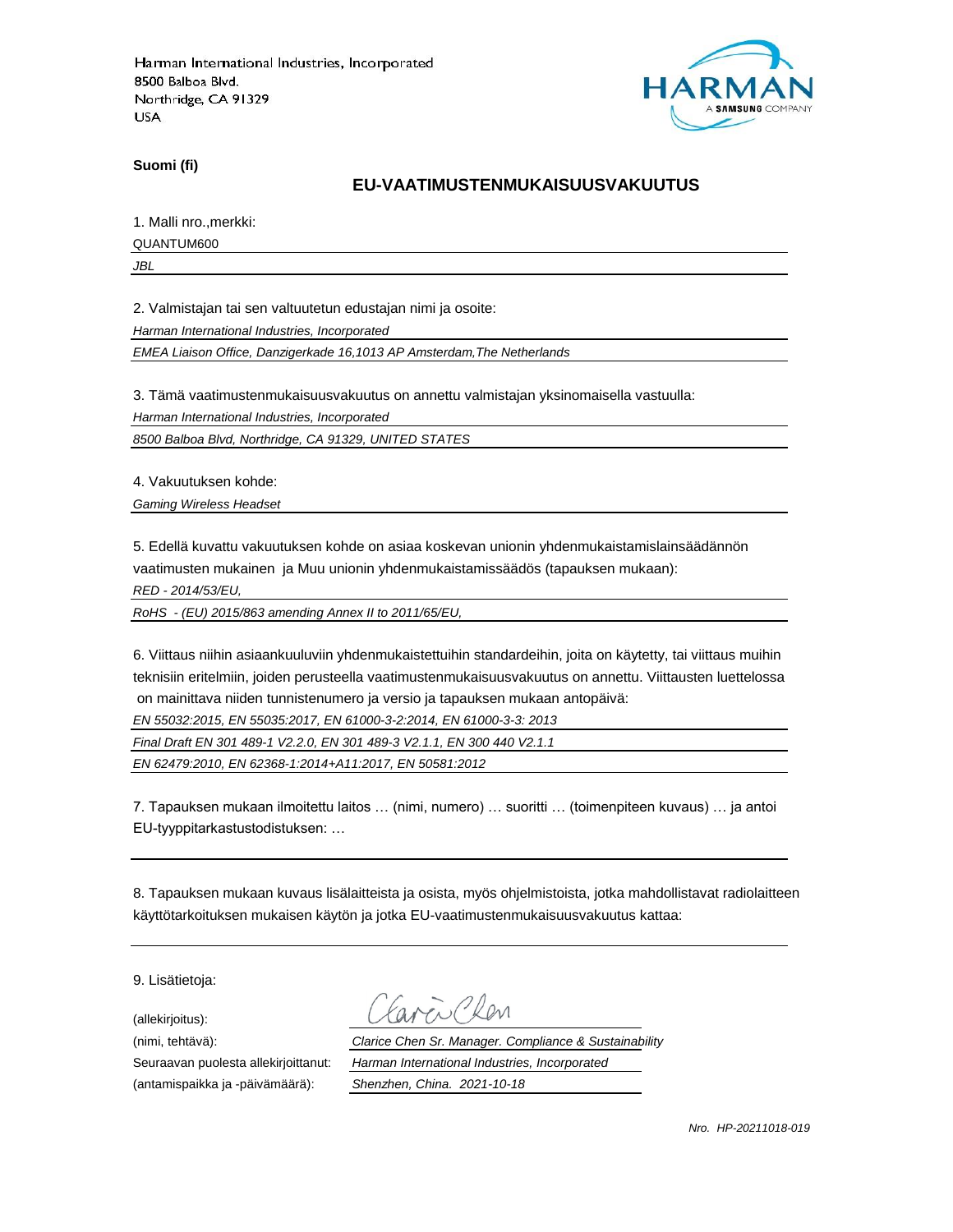

**magyar (hu)**

## **EU-MEGFELELŐSÉGI NYILATKOZAT**

1.Modellazonosító,márka:

QUANTUM600

*JBL*

2. A gyártó vagy meghatalmazott képviselőjének neve és címe:

*Harman International Industries, Incorporated*

*EMEA Liaison Office, Danzigerkade 16,1013 AP Amsterdam,The Netherlands*

3. Ezt a megfelelőségi nyilatkozatot a gyártó kizárólagos felelőssége mellett adják ki:

*Harman International Industries, Incorporated*

*8500 Balboa Blvd, Northridge, CA 91329, UNITED STATES*

4. A nyilatkozat tárgya:

*Gaming Wireless Headset*

5. A fent ismertetett nyilatkozat tárgya megfelel a vonatkozó uniós harmonizációs jogszabályoknak és adott esetben egyéb uniós harmonizációs jogszabály

*RED - 2014/53/EU,*

*RoHS - (EU) 2015/863 amending Annex II to 2011/65/EU,*

6.Az alkalmazott harmonizált szabványokra való hivatkozás vagy az azokra az egyéb műszaki előírásokra való hivatkozás, amelyekkel kapcsolatban megfelelőségi nyilatkozatot tetteké. A hivatkozásokat az azonosító számokkal együtt és a megfelelő verzió feltüntetésével kell megadni, adott esetben a kiállítás dátumával együtt: *EN 55032:2015, EN 55035:2017, EN 61000-3-2:2014, EN 61000-3-3: 2013*

*Final Draft EN 301 489-1 V2.2.0, EN 301 489-3 V2.1.1, EN 300 440 V2.1.1*

*EN 62479:2010, EN 62368-1:2014+A11:2017, EN 50581:2012*

7.A(z) ... (nevű, számú)… bejelentett szervezet adott esetben elvégezte a(z) … (a beavatkozás ismertetése) …, és a következő EU-típusvizsgálati tanúsítványt adta ki:

8. Adott esetben a tartozékok és alkatrészek leírása, ideértve a rádióberendezés rendeltetésszerű használatát lehetővé tévő és az EU-megfelelőségi nyilatkozat hatályába tartozó szoftvereket is:

9. További információk:

(aláírás):

(név, beosztás): *Clarice Chen Sr. Manager. Compliance & Sustainability* nevében megbízásából írták alá: *Harman International Industries, Incorporated* (a kiállítás helye és dátuma): *Shenzhen, China. 2021-10-18*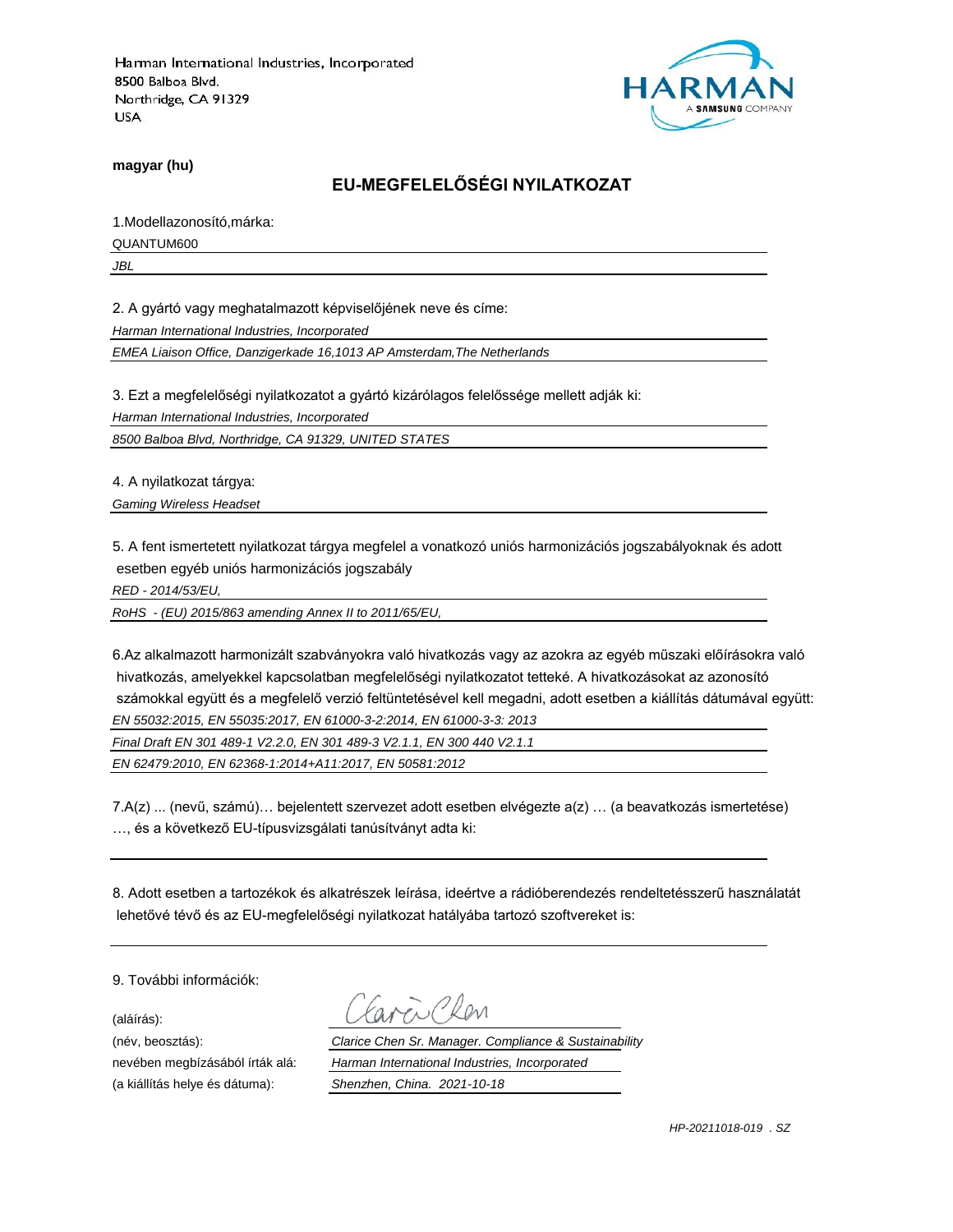

**polski (pl)**

#### **DEKLARACJA ZGODNOŚCI UE**

1. Nazwa modelu,Marka:

QUANTUM600

*JBL*

2. Nazwa i adres producenta lub jego upoważnionego przedstawiciela:

*Harman International Industries, Incorporated*

*EMEA Liaison Office, Danzigerkade 16,1013 AP Amsterdam,The Netherlands*

3. Niniejszą deklarację zgodności wydaje się na wyłączną odpowiedzialność producenta:

*Harman International Industries, Incorporated*

*8500 Balboa Blvd, Northridge, CA 91329, UNITED STATES*

4. Przedmiot deklaracji:

*Gaming Wireless Headset*

5.Wymieniony powyżej przedmiot niniejszej deklaracji jest zgodny z odnośnymi wymaganiami unijnego prawodawstwa harmonizacyjnego i innym unijnym prawodawstwem harmonizacyjnym, w stosownych przypadkach:

*RED - 2014/53/EU,*

*RoHS - (EU) 2015/863 amending Annex II to 2011/65/EU,*

6. Odwołania do odnośnych norm zharmonizowanych, które zastosowano, lub do innych specyfikacji technicznych,w stosunku do których deklarowana jest zgodność. Odwołania muszą być podane wraz z ich numerami identyfika cyjnymi i wersjami oraz w stosownych przypadkach z datą wydania:

*EN 55032:2015, EN 55035:2017, EN 61000-3-2:2014, EN 61000-3-3: 2013*

*Final Draft EN 301 489-1 V2.2.0, EN 301 489-3 V2.1.1, EN 300 440 V2.1.1*

*EN 62479:2010, EN 62368-1:2014+A11:2017, EN 50581:2012*

7. W stosownych przypadkach, jednostka notyfikowana … (nazwa, numer) … przeprowadziła … (opis interwencji) … i wydała certyfikat badania typu UE:

8.W stosownych przypadkach, opis elementów dodatkowych lub komponentów, w tym oprogramowania , które umoż liwiają działanie urządzenia radiowego zgodnie z przeznaczeniem i które są objęte deklaracją zgodności UE:

9. Informacje dodatkowe:

(podpis):

 $\sum$ Plan

(imię i nazwisko, stanowisko): *Clarice Chen Sr. Manager. Compliance & Sustainability* Podpisano w imieniu: *Harman International Industries, Incorporated* (miejsce i data wydania): *Shenzhen, China. 2021-10-18*

*NR. HP-20211018-019*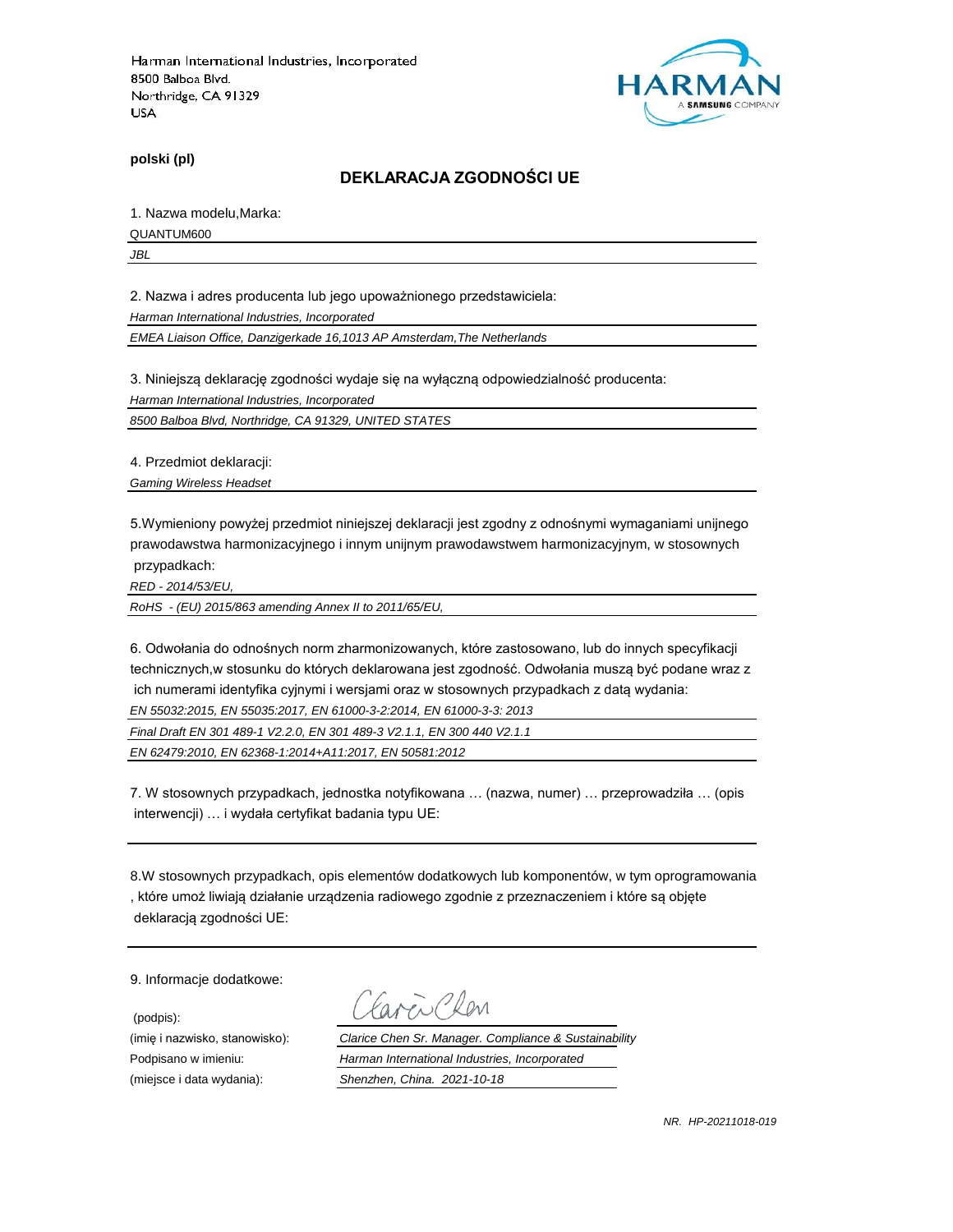

**slovenčina (sk)**

## **EÚ VYHLÁSENIE O ZHODE**

1.Číslo modelu,brand:

QUANTUM600

*JBL*

2. Meno a adresa výrobcu alebo jeho splnomocneného zástupcu:

*Harman International Industries, Incorporated*

*EMEA Liaison Office, Danzigerkade 16,1013 AP Amsterdam,The Netherlands*

3. Toto vyhlásenie o zhode sa vydáva na výhradnú zodpovednosť výrobcu.:

*Harman International Industries, Incorporated*

*8500 Balboa Blvd, Northridge, CA 91329, UNITED STATES*

4.Predmet vyhlásenia:

*Gaming Wireless Headset*

5. Uvedený predmet vyhlásenia je v zhode s príslušnými harmonizačnými právnymi predpismi Únie a Prípadne ďalšie harmonizačné právne predpisy Únie:

*RED - 2014/53/EU,*

*RoHS - (EU) 2015/863 amending Annex II to 2011/65/EU,*

6. Odkazy na príslušné použité harmonizované normy alebo odkazy na iné technické špecifikácie, v súvislosti s ktorými sa zhoda vyhlasuje. V rámci odkazov sa musí uviesť identifikačné číslo a verzia a prípadne dátum vydania:

*EN 55032:2015, EN 55035:2017, EN 61000-3-2:2014, EN 61000-3-3: 2013*

*Final Draft EN 301 489-1 V2.2.0, EN 301 489-3 V2.1.1, EN 300 440 V2.1.1*

*EN 62479:2010, EN 62368-1:2014+A11:2017, EN 50581:2012*

7. Prípadne: notifikovaný orgán … (názov, číslo) … vykonal … (opis zásahu) … a vydal certifikát EÚ skúšky typu:

8. V príslušných prípadoch opis príslušenstva a komponentov vrátane softvéru, ktoré umožňujú rádiovému zariadeniu fungovať v súlade so zamýšľaným účelom, a na ktoré sa vzťahuje EÚ vyhlásenie o zhode:

9. Doplňujúce informácie:

(podpis):

(meno, funkcia): *Clarice Chen Sr. Manager. Compliance & Sustainability* Podpísané za a v mene: *Harman International Industries, Incorporated* (miesto a dátum vydania): *Shenzhen, China. 2021-10-18*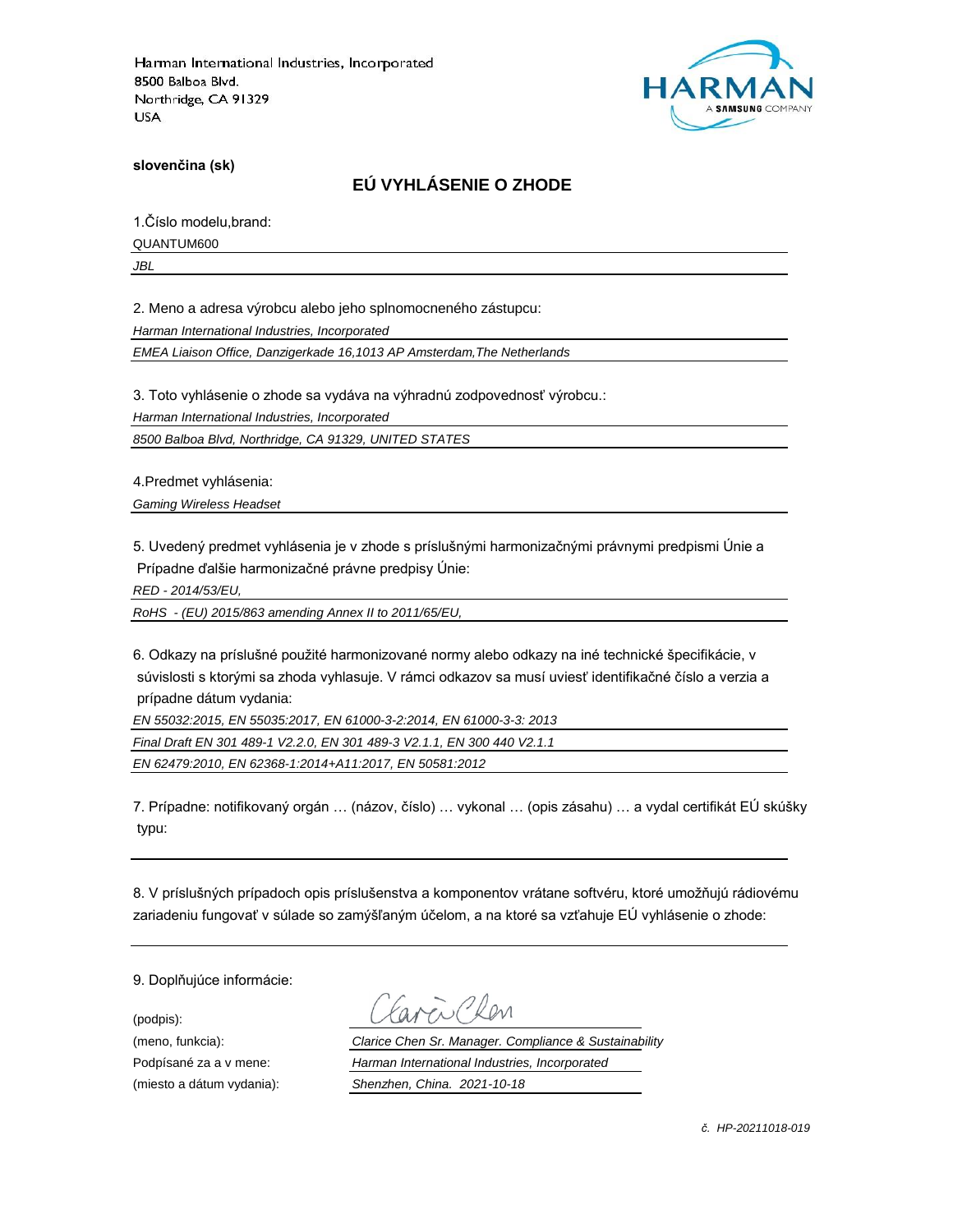

**svenska (sv)**

## **EU-FÖRSÄKRAN OM ÖVERENSSTÄMMELSE**

1. Modell nr.,varumärke**:**

QUANTUM600

*JBL*

2. Namn på och adress till tillverkaren eller dennes representant:

*Harman International Industries, Incorporated*

*EMEA Liaison Office, Danzigerkade 16,1013 AP Amsterdam,The Netherlands*

3. Denna försäkran om överensstämmelse utfärdas på tillverkarens eget ansvar:

*Harman International Industries, Incorporated*

*8500 Balboa Blvd, Northridge, CA 91329, UNITED STATES*

4. Föremål för försäkran:

*Gaming Wireless Headset*

5. Föremålet för försäkran ovan överensstämmer med den relevanta unionslagstiftningen om harmon -isering och Annan harmoniserad unionslagstiftning i förekommande fall

*RED - 2014/53/EU,*

*RoHS - (EU) 2015/863 amending Annex II to 2011/65/EU,*

6.Hänvisningar till de relevanta harmoniserade standarder som använts eller hänvisningar till andra tekniska specifikationer enligt vilka överensstämmelsen försäkras. Hänvisningar måste förtecknas tillsammans med identifieringsnummer och version och i förekommande fall datum för utfärdande:

*EN 55032:2015, EN 55035:2017, EN 61000-3-2:2014, EN 61000-3-3: 2013*

*Final Draft EN 301 489-1 V2.2.0, EN 301 489-3 V2.1.1, EN 300 440 V2.1.1*

*EN 62479:2010, EN 62368-1:2014+A11:2017, EN 50581:2012*

7. I tillämpliga fall: det anmälda organet ... (namn, nummer) ... har utfört ... (beskrivning av åtgärd) ... och utfärdat EU- typprovningsintyg:

8. I förekommande fall en beskrivning av tillbehör och komponenter, inklusive programvara, som gör det möjligt för radioutrustningen att fungera som avsett och som täcks av en EU-försäkran om överensstämmelse:

9. Ytterligare information:

(namnteckning):

EN Plen

(namn, befattning): *Clarice Chen Sr. Manager. Compliance & Sustainability* Undertecknat för: *Harman International Industries, Incorporated* (ort och datum) *Shenzhen, China. 2021-10-18*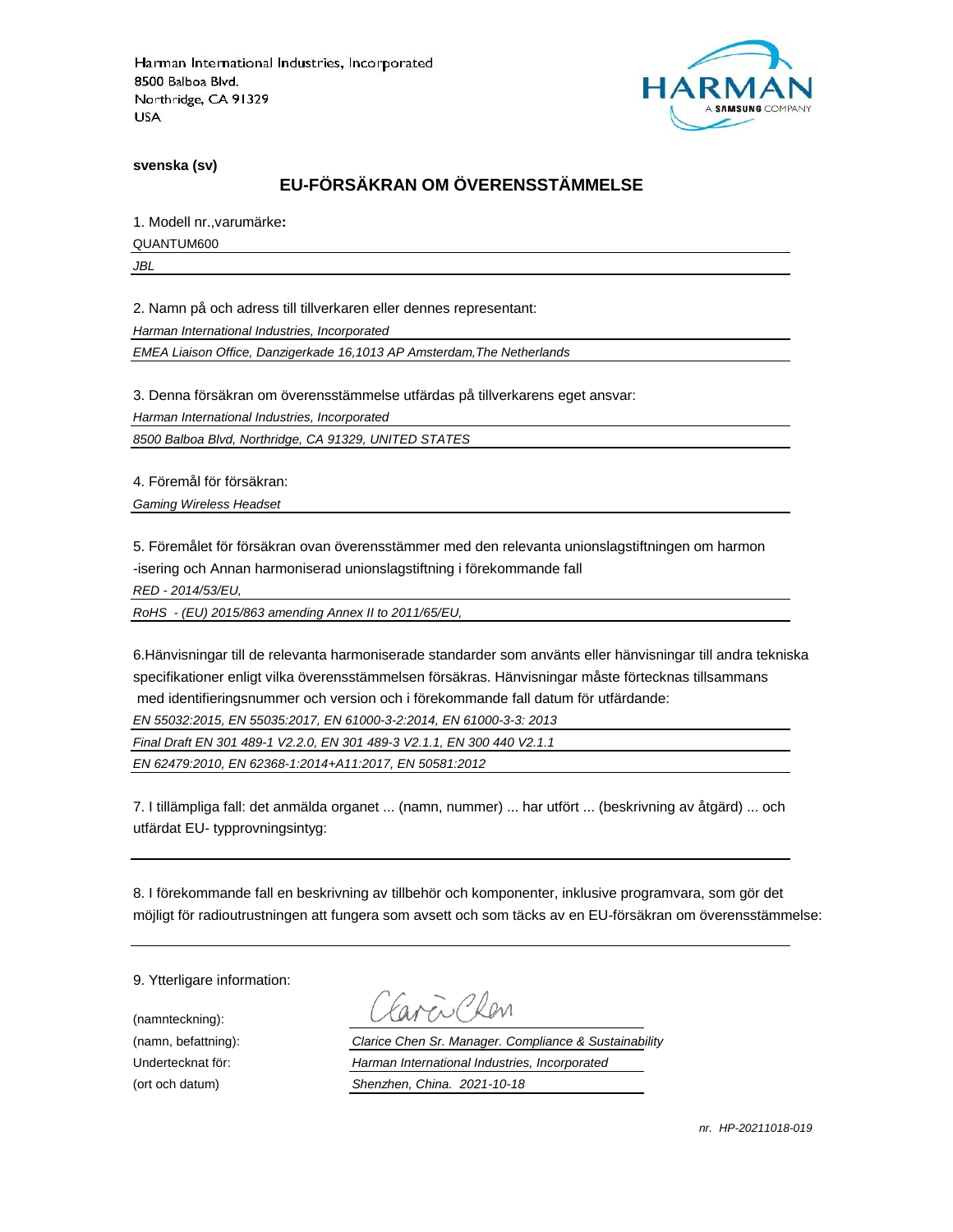

**Malti (mt)**

## **DIKJARAZZJONI TA' KONFORMITÀ TAL-UE**

1.Il-mudell Nru.,marka:

QUANTUM600

*JBL*

2. L-isem u l-indirizz tal-manifattur jew tar-rappreżentant awtorizzat tiegħu:

*Harman International Industries, Incorporated*

*EMEA Liaison Office, Danzigerkade 16,1013 AP Amsterdam,The Netherlands*

3. Din id-dikjarazzjoni tal-konformità tinħareg taħt ir-responsabbiltà unika tal-manifattur:

*Harman International Industries, Incorporated*

*8500 Balboa Blvd, Northridge, CA 91329, UNITED STATES*

4.L-għan tad-dikjarazzjoni:

*Gaming Wireless Headset*

5. L-għan tad-dikjarazzjoni deskritt hawn fuq huwa konformi mal-leġiżlazzjoni ta' armonizzazzjoni rilevanti tal -Unjon u Leġiżlazzjoni dwar l-armonizzazzjoni oħra tal-Unjoni meta tkun applikabbli

*RED - 2014/53/EU,*

*RoHS - (EU) 2015/863 amending Annex II to 2011/65/EU,*

6. Ir-referenzi għall-istandards armonizzati rilevanti li ntużaw, jew ir-referenzi għall-ispeċifikazzjonijiet tekniċi l-oħrajn li skonthom qed tiġi ddikjarata l-konformità: Ir-referenzi jridu jiġu elenkati bin-numru tal-identifikazzjoni u l-verżjoni tagħhom u, fejn applikabbli, id-data tal-ħruġ:

*EN 55032:2015, EN 55035:2017, EN 61000-3-2:2014, EN 61000-3-3: 2013*

*Final Draft EN 301 489-1 V2.2.0, EN 301 489-3 V2.1.1, EN 300 440 V2.1.1*

*EN 62479:2010, EN 62368-1:2014+A11:2017, EN 50581:2012*

7.Meta applikabbli, il-korp notifikat … (l-isem, in-numru) … wettaq… (deskrizzjoni tal-intervent) … u ħareġ iċ-ċertifikat tal-eżami tat-tip tal-UE:

8. Fejn applikabbli, deskrizzjoni tal-aċċessorji u il-komponenti, inkluż is-softwer, li jippermettu t-tagħmir tar -radju jopera kif intiż u koperti mid-dikjarazzjoni tal-konformità tal-UE:

9. Informazzjoni addizzjonali:

(firma):

EN CROM

(isem, funzjoni): *Clarice Chen Sr. Manager. Compliance & Sustainability* Iffirmat għal u f'isem: *Harman International Industries, Incorporated* (post u data tal-ħruġ): *Shenzhen, China. 2021-10-18*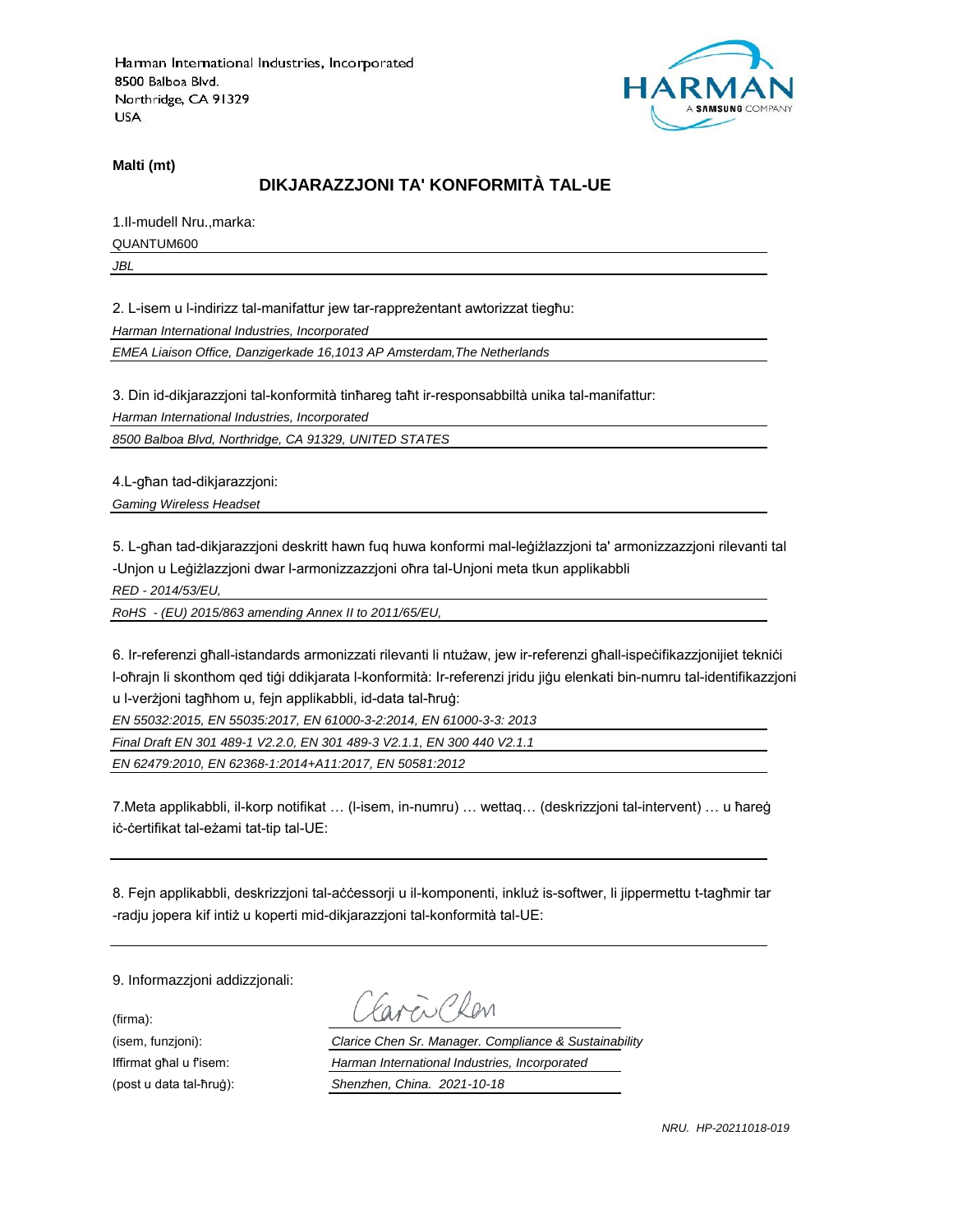

**português (pt)**

## **DECLARAÇÃO UE DE CONFORMIDADE**

1. Modelo Nº.,marca:

QUANTUM600

*JBL*

2. Nome e endereço do fabricante ou do respetivo mandatário:

*Harman International Industries, Incorporated*

*EMEA Liaison Office, Danzigerkade 16,1013 AP Amsterdam,The Netherlands*

3. A presente declaração de conformidade é emitida sob a exclusiva responsabilidade do fabricante:

*Harman International Industries, Incorporated*

*8500 Balboa Blvd, Northridge, CA 91329, UNITED STATES*

4. Objeto da declaração:

*Gaming Wireless Headset*

5.O objeto da declaração acima mencionada está em conformidade com a legislação de harmonização da União aplicável, Outra legislação de harmonização da União, se aplicável:

*RED - 2014/53/EU,*

*RoHS - (EU) 2015/863 amending Annex II to 2011/65/EU,*

6. Referências às normas harmonizadas aplicáveis utilizadas ou às outras especificações técnicas em relação às quais a conformidade é declarada. As referências devem ser enumeradas com os respetivos números de identificação e versão e, se for caso disso, a data de emissão:

*EN 55032:2015, EN 55035:2017, EN 61000-3-2:2014, EN 61000-3-3: 2013*

*Final Draft EN 301 489-1 V2.2.0, EN 301 489-3 V2.1.1, EN 300 440 V2.1.1*

*EN 62479:2010, EN 62368-1:2014+A11:2017, EN 50581:2012*

7. Se aplicável, o organismo notificado: (nome, número)... efetuou… (descrição da intervenção)… e emitiu o certificado de exame UE de tipo:

8. Se aplicável, descrição dos acessórios e/ou componentes, incluindo o software, que permitem que o equipamento de rádio funcione conforme o pretendido, abrangidos pela declaração UE de conformidade:

9. Informações complementares:

(assinatura):

ENPROM

(nome, cargo) : *Clarice Chen Sr. Manager. Compliance & Sustainability* Assinado por e em nome de: *Harman International Industries, Incorporated* (local e data de emissão) *Shenzhen, China. 2021-10-18*